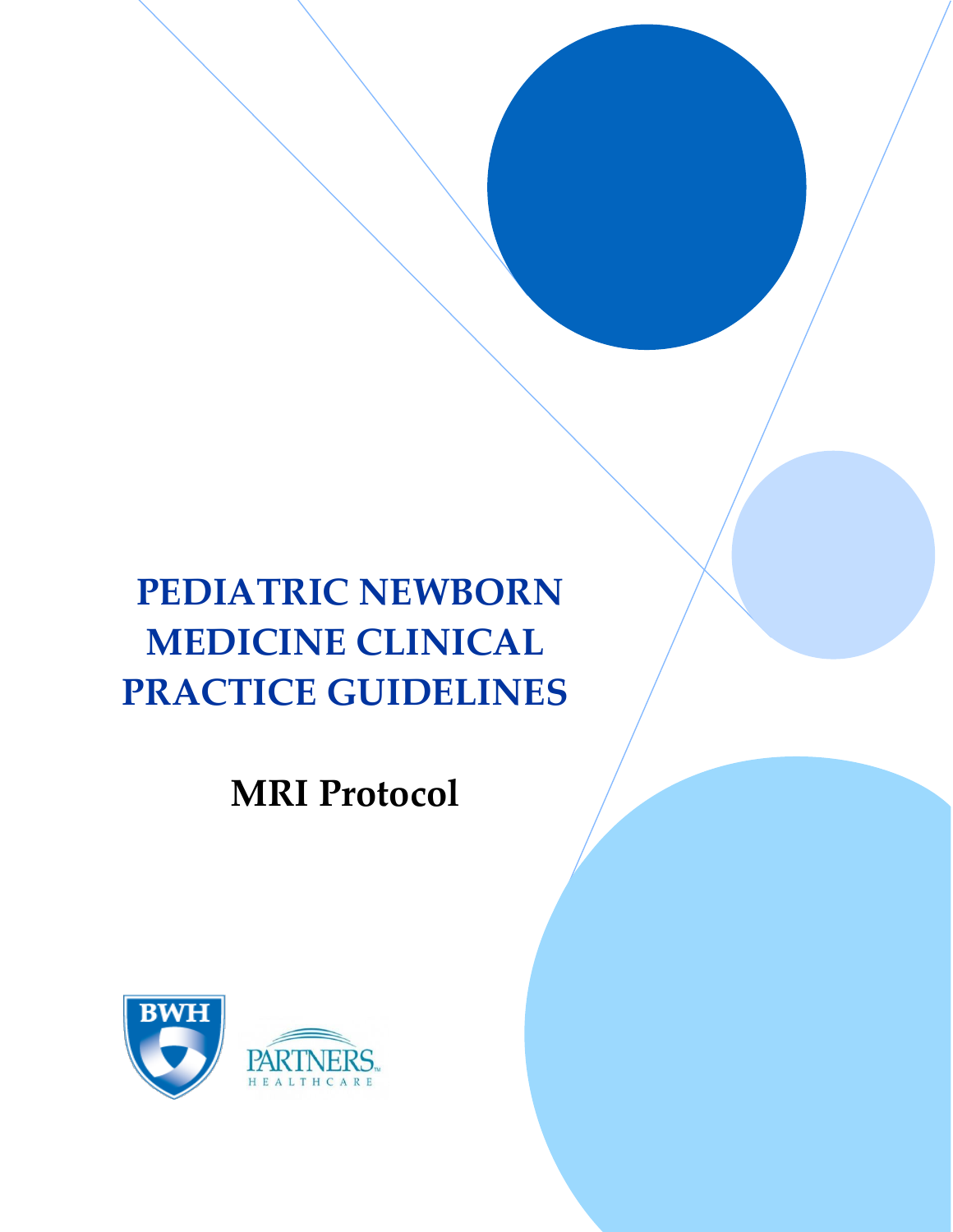## **Clinical Practice Guideline:**

#### **Points of emphasis/Primary changes in practice:**

1. Process for newborns who require an MRI and who are cared for on CWN 9 or 10 has been defined.

2. Updated contact information for all scanner locations at BWH including: Lee Bell, L1, and Building for Transformative Medicine.

3. Defined EPIC language and process for ordering an MRI at BWH, including the discontinuation of faxing of the order prior to the scan.

4. Updated fluid builder and syringe medication ordering instructions.

#### **Rationale for change:**

The Neonatal MRI practice guideline was updated to include relevant workflows for well newborns who require an MRI as well as updated processes related to EPIC changes and ordering enhancements.

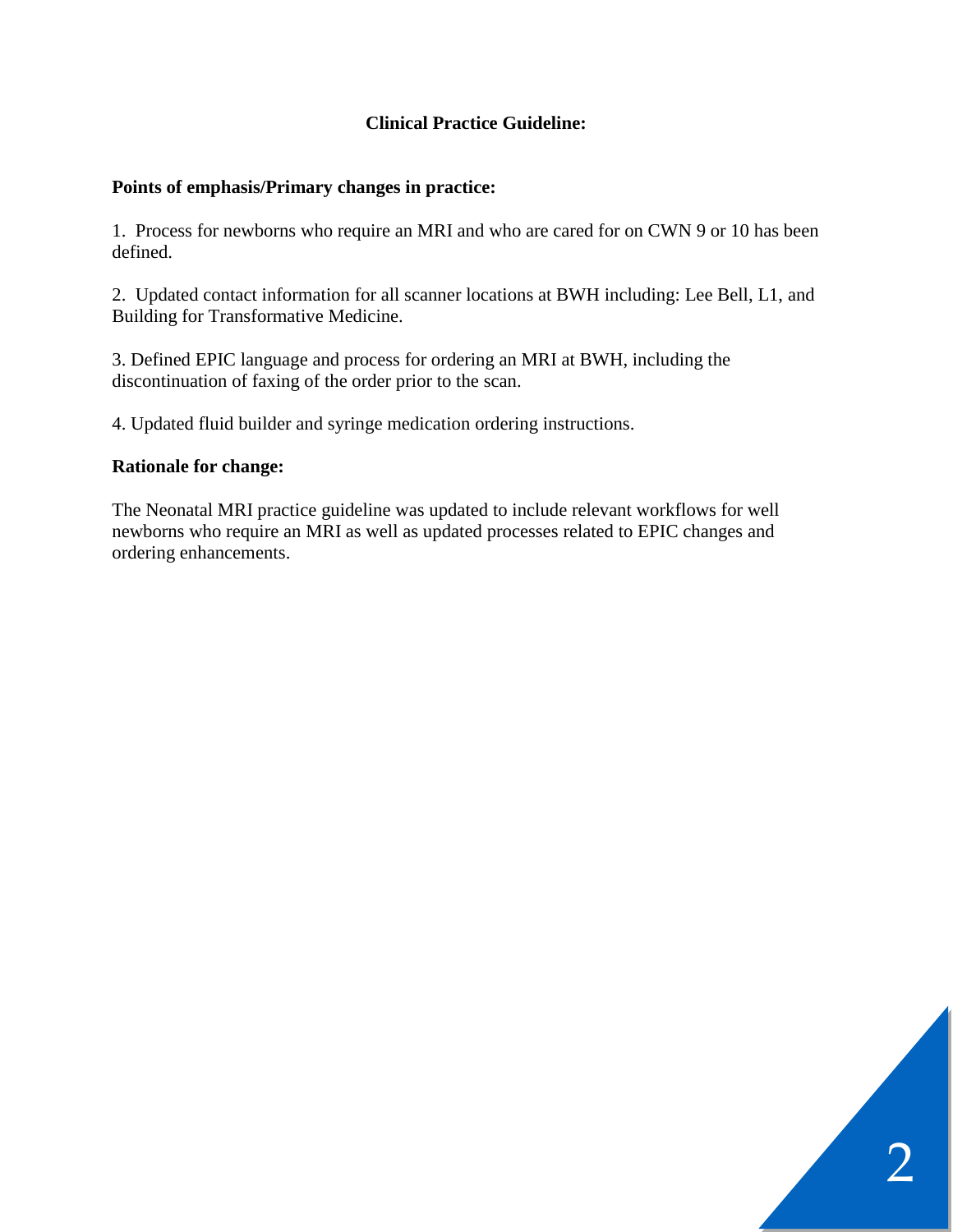| <b>Clinical Guideline</b> | <b>Clinical Practice Guideline</b>                         |  |  |
|---------------------------|------------------------------------------------------------|--|--|
| <b>Name</b>               |                                                            |  |  |
| <b>Effective Date</b>     | 02/2020                                                    |  |  |
| <b>Approved By</b>        | Department of Pediatric Newborn Medicine Clinical Practice |  |  |
|                           | Council                                                    |  |  |
|                           | <b>CWN PPG</b>                                             |  |  |
|                           | BWH SPP Steering                                           |  |  |
|                           | Nurse Executive Board/CNO                                  |  |  |

#### **I. Purpose**

The Neonatal MRI Program at BWH aims to provide and optimize MRI services available to infants admitted to Brigham and Women's Hospital. This guideline outlines the process by which a neonatal MRI is scheduled and performed at BWH as well as the workflows for an infant requiring an MRI at Boston Children's Hospital.

**II.** All CPGs will rely on the [NICU Nursing Standards of Care.](http://www.bwhpikenotes.org/policies/Nursing/CWN_Clinical_Practice_Manual/NICU/NICU_Standards.pdf)

# **III. Scope**

This clinical practice guideline is for all staff who provide care to inpatient newborns at Brigham and Women's Hospital.

# **IV. Guidelines**

# **I. Contacts**

MRI Equipment and NICU Preparation/Transport: Debra Marks, [damarks@bwh.harvard.edu,](mailto:damarks@bwh.harvard.edu) Pager: 39138 Julie Cadogan, [jcadogan@bwh.harvard.edu](mailto:jcadogan@bwh.harvard.edu) Phone: 617-935-4475 Mimi Pomerleau, [mpomerleau@bwh.harvard.edu](mailto:mpomerleau@bwh.harvard.edu) Phone: 857-424-9668 MRI Respiratory Therapy: Cindy Phillips, [caphillips@partners.org,](mailto:caphillips@partners.org) 617-438-5214

# *MRI Safety and Sequence Protocols:*

Vera Kimbrell, [vkimbrell@partners.org,](mailto:vkimbrell@partners.org) 617-435-8656 pager 38540

*NICU/ Lee Bell Scheduling and Facility Management*:

Maren Levangie,(Lee Bell Clinical Manager) [mlevangie@bwh.harvarvd.edu,](mailto:mlevangie@bwh.harvarvd.edu) 617-602-2790, Pager 36138 Noreen Dunham (LeeBell Lead Tech) x58662

*L1 Scheduling and Facility Management:*  Nancy Trane (L1 Clinical Manager), [ntrane@partners.org,](mailto:ntrane@partners.org)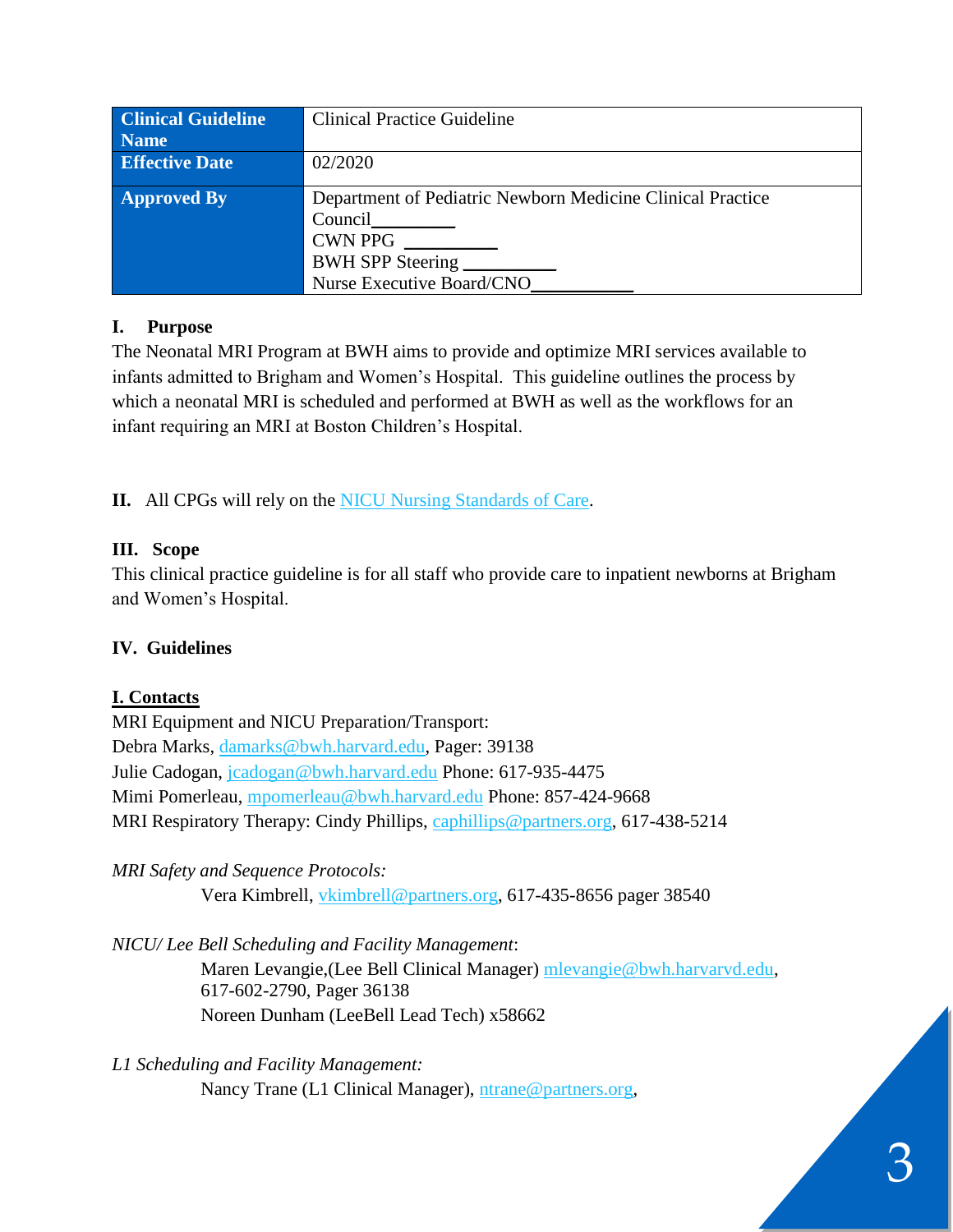617-732-7979, pager 13015 Weekends: Tuan Luu, 617-732-5500 x33224

*Building for Transformative Medicine (BTM Building):*

Kelsey Gentile, Radiology Clinical Manager, [kgentile1@bwh.harvard.edu](mailto:kgentile1@bwh.harvard.edu) BTM MRI phone: 857-307-5310 Kelsey Gentile: 617-525-3481

*Boston Children's MRI Scheduling*  (Radiology Contact info), 1-617-355-6300

# *Overall Programmatic Questions:*

 Mohamed El-Dib, [mel-dib@bwh.harvard.edu,](mailto:mel-dib@bwh.harvard.edu) Pager: 617-280-1792 Ann Velie, MD, [avelie@bwh.harvard.edu,](mailto:avelie@bwh.harvard.edu) pager 39980

# **II. Who can have an MRI at BWH?**

- Any infant who requires a brain MRI can have their MRI performed at BWH.
- Infants who are ventilated and critically ill CAN undergo an MRI at BWH.
- Few exceptions where babies might require an MRI at BCH are:
	- o MRI with contrast (extremely rare)
	- o MRI on other body parts other than the brain
	- o Urgent MRI in absence of availability at BWH
	- o Case by case after attending discussed indications with the Director of Neurocritical Care.

# **III. How to schedule a brain MRI at BWH**

- All infants require an order to be placed into EPIC prior to scheduling the scan. Please see section 2 on how to order an MRI for both BWH and BCH scans.
- The NICU currently has standing MRI slots at the Lee Bell scanner Monday-Friday at 2 pm, as well as the L 1 scanner on the weekends at 2pm. All infants within CWN are eligible to be scanned at either of these scanners.
- If an infant has a prenatal finding indicative of needing a post-partum brain MRI, the triage attending/DR I resident should be made aware and will schedule the brain MRI for the next day's MRI slot on the MRI calendar.
- For infants in the well nursery who are identified needing a brain MRI after birth, the covering LIP may schedule the MRI by contacting the NICU birth and transition team to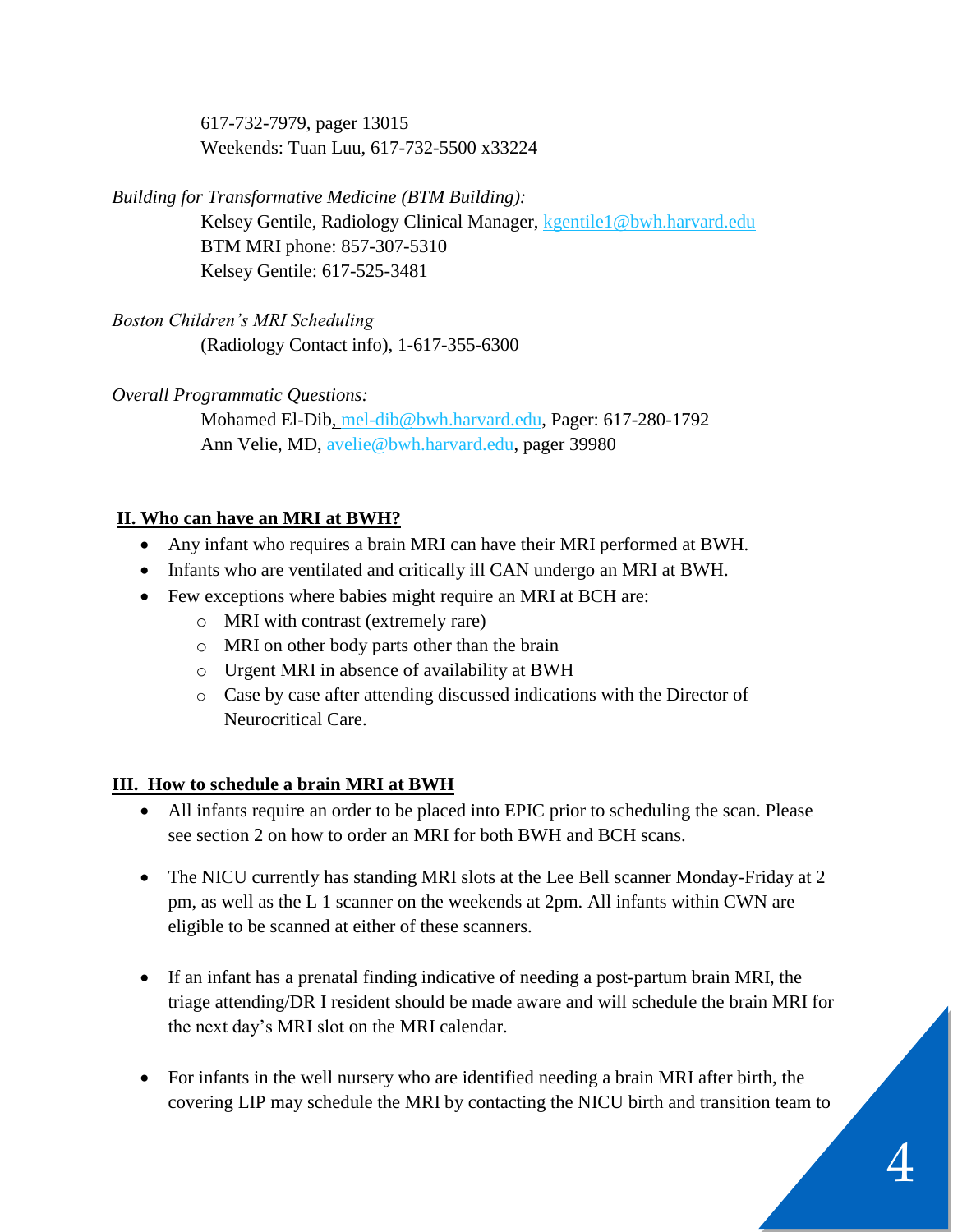see when the next available time slot is on their MRI calendar. Once a slot is secured for the infant by the triage team an MRI order for the brain scan will be placed into EPIC and the RN NICU triage team will be contacted by the well newborn nurse to coordinate timing for transport to triage for the infant's MRI preparation.

# **IV. Location**

- The primary location for neonatal MRIs is the Lee Bell Imaging Center x58662 with weekend use of the L1 scanner x33224.
- Lee Bell MRI: The MRI in Lee Bell is on the second floor of the CWN building. To get to Lee Bell MRI, take the staff elevators to the second floor. There is a door that has ID badge access that enters into the Lee Bell Center. Use your badge to access through this door. Take a right and go to the end of the hallway. The MRI room is on the left.
- L 1 Scanner: Take the service elevator in CWN to L1 and follow signs for the L1 MRI scanner
- Hale Building for Transformative Medicine-60 Fenwood Rd. Take the pike over to the Hale (BTM) building and follow the signs for the R-S elevators. Take the elevator to radiology on L2.

# **V. Preparation for MRI**

- Adequate preparation is essential in acquiring a good quality MRI in a safe manner. Please follow the instructions enclosed in this document to correctly order and prepare an infant for MRI. Of particular importance is obtaining the equipment well in advance of the scheduled MRI and ordering syringes from pharmacy for any fluid infusions that you will need during transport (outlined in NICU preparation section).
- For any well newborn who requires an MRI at BWH, their MRI preparation will occur within the Triage room by an assigned NICU RN.
- For any well newborn who requires an MRI at BCH, their preparation will occur at BCH by the BCH radiology staff, with transportation by the well newborn staff.

# **VI. Can Parents Come to the MRI?**

• Parents can come to the MRI but will not be allowed in the MRI room. They must wait in the patient waiting area during the MRI.

# **VII. Interpretation of Results**

- MRIs will be read by a focused team of neuroradiologists from Boston Children's Hospital.
- For studies done at BWH, the reading will be in Epic; for studies done at BCH, the reading will be in BCH Power Chart.
- A preliminary report will be available shortly after the MRI, with a final read available within 24 hours.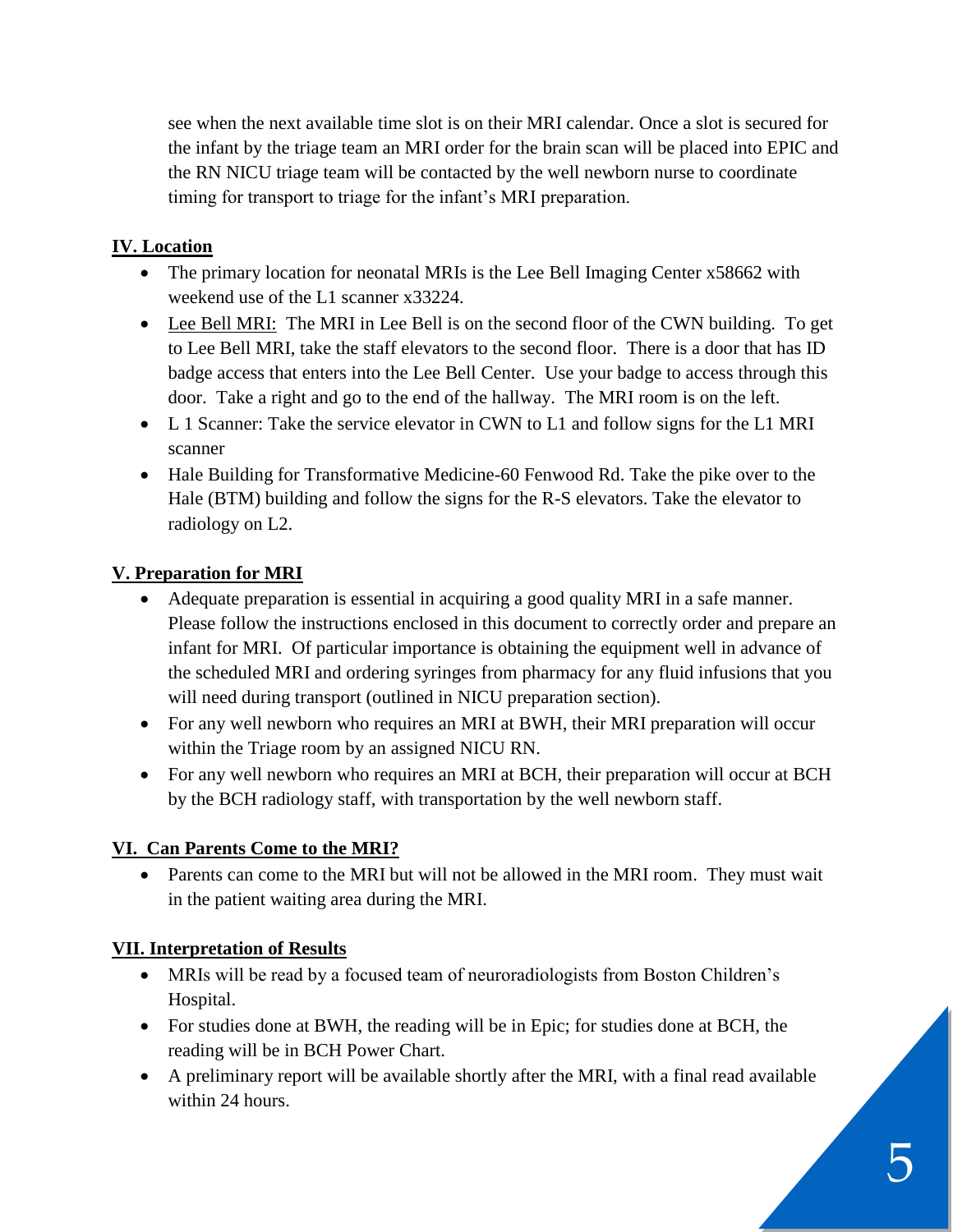## **SECTION 2: ORDERING AN MRI AT BWH**

- When the decision has been made that a patient will need an MRI, a folder with screening documents and consent form will be retrieved from NICU front desk and placed at the bedside in the NICU.
- If the infant is in the well nursery, please obtain this folder from the MRI binder in the nursery procedure room on 9 and 10 if the packet is not readily available in baby's skinny chart. The specifics of these documents are outlined below. Many of these can be completed in advance.

#### **I. Consent**

- Typical neonatal MRI protocols include sequences that are non-standard sequences. This is necessary to acquire good quality MRIs. However, because these are non-standard sequences, consent will need to be obtained prior to all MRIs.
- The physician ordering the MRI should obtain consent from the family.
- Boston Children's Hospital does not require an additional consent for a scan performed at their facility.

#### **II. Place MRI order in EPIC**

• The MRI should be ordered in Epic by a physician caring for the infant.

Order Details:

• To order MRI on Epic: Please use order **MRI Brain w/SPECT,** and sign both orders (All MRIs done at BWH will include MRS)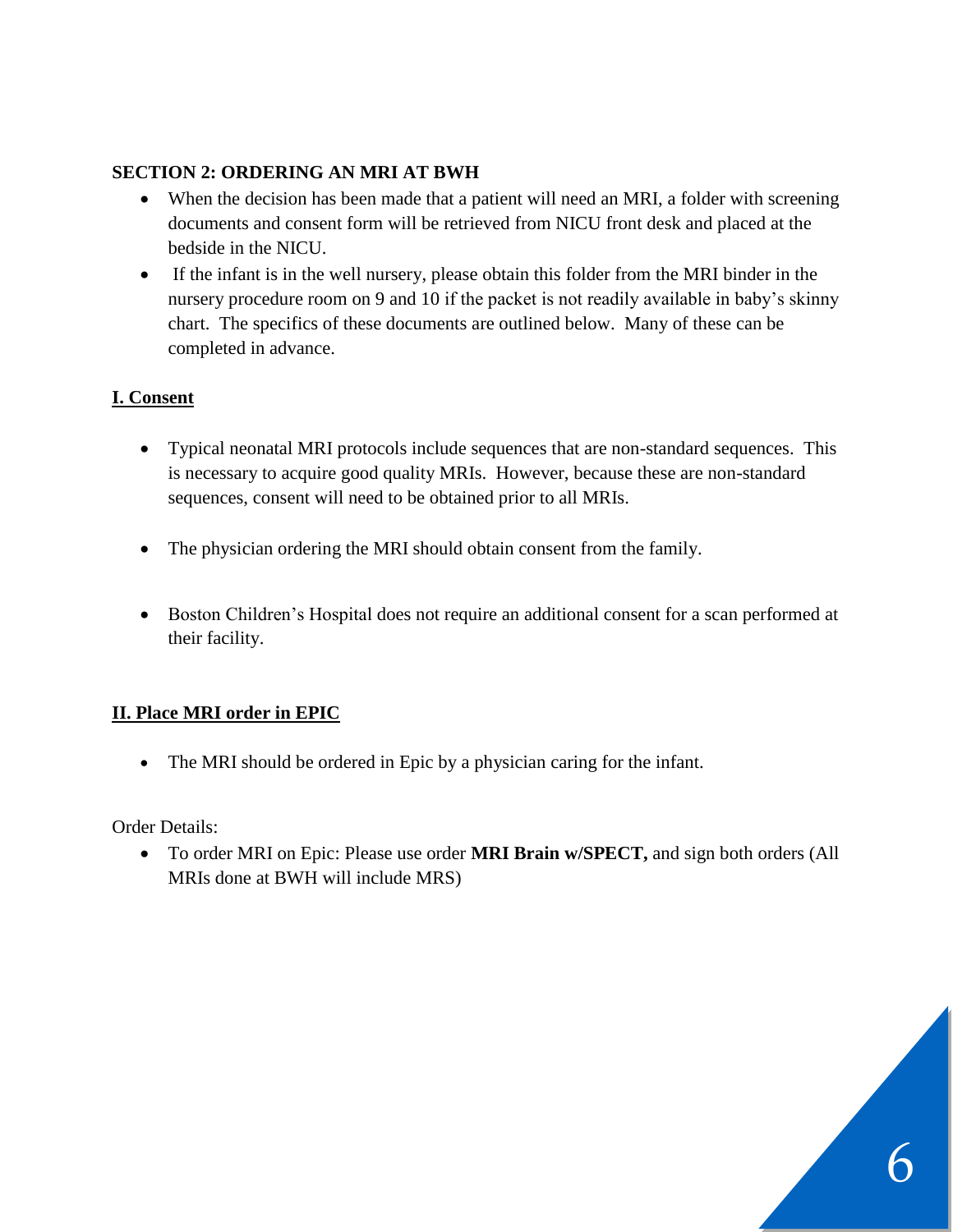

• For babies undergoing an MRI after therapeutic hypothermia, in addition MRV needs to be ordered separately (**MRI Angio Brain**)



# **III. Complete MRI Screening Form for the Patient**

- The MRI screening form should be completed by the patient's nurse.
- If the patient has had any operative procedures, please attach the operative notes to the screening form. The MRI technicians will need to verify that the patient does not have any implants or devices such as PDA clips that can be MR Conditional and require different sequencing.

#### **IV. Secure a timeslot for scan**

- The ordering physician or LIP should communicate with the NICU charge RN and/or at the morning interdisciplinary huddle in the NICU to identify the next available MRI slot for your patient.
- If the infant is in well newborn, please inform the birth and transition team members regarding the need for a BWH MRI to arrange a slot.
- Please communicate with our radiology colleagues regarding the 2pm slot by 10 am. If this slot is not filled by an infant it will be released to adult patients.

7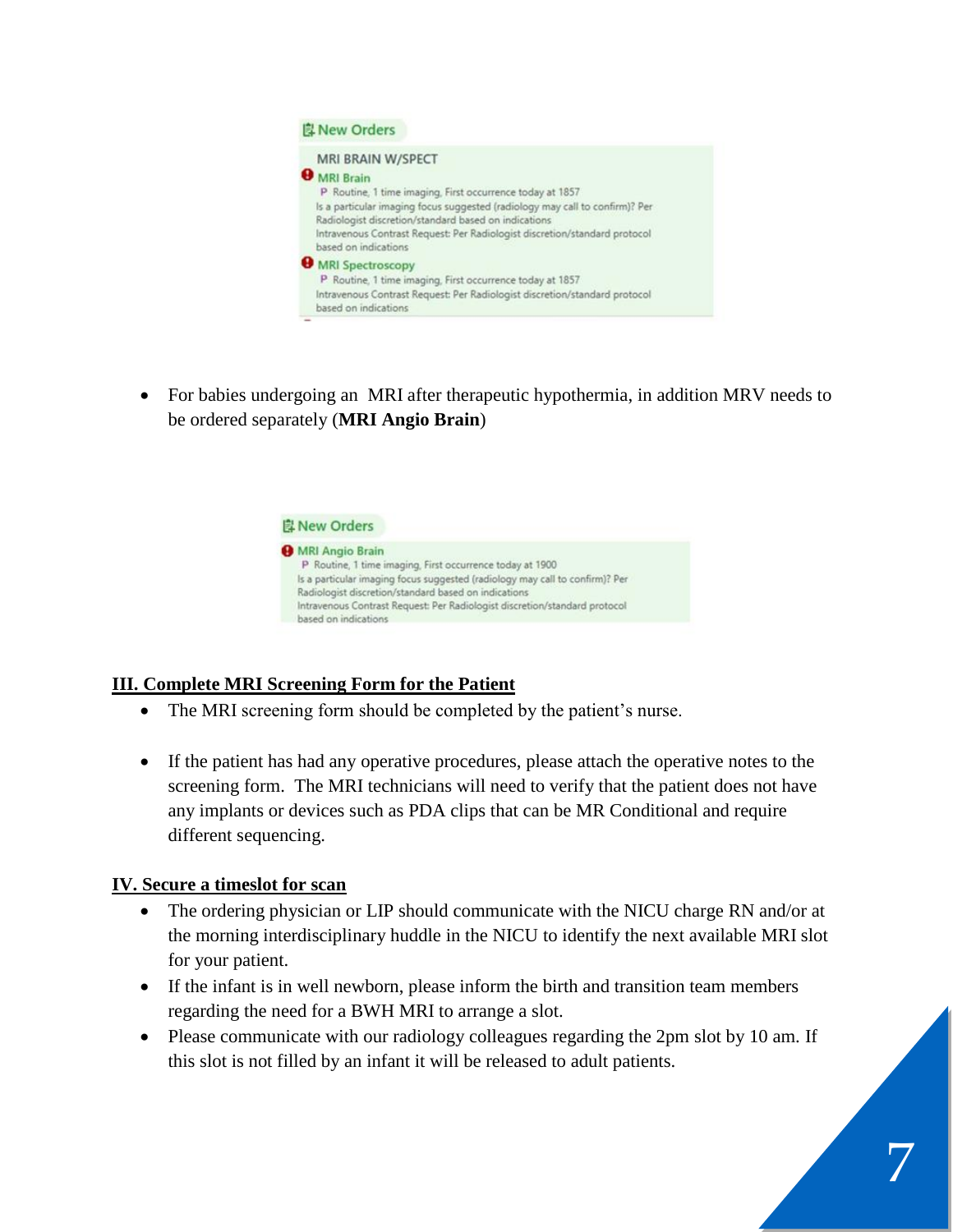• If the 2pm or designated time for an MRI is unable to be completed, please call radiology to reschedule.

#### **SECTION 2b: Ordering an MRI Scan at Boston Children's Hospital**

- For infants in the NICU who require a scan at BCH (any MRI other than a brain MRI or when a BWH scanner is unavailable) a Fellow or BCH resident can place the order into Power chart.
- For well newborn infants who require a scan at BCH, a consult with the appropriate BCH service is required. The MD from that BCH service will place the MRI order in Power chart at BCH and schedule the exam. The BCH MRI suite can be contacted at 1-617-355- 6315 for any further questions.

#### **SECTION 3: Neonatal PREPARATION FOR MRI at BWH**

# **ON THE DAY OF MRI (AFTER THE MRI IS ORDERED)**

- Call the MRI suite to confirm the date/time of the MRI.
- Well newborn nurse will call NICU triage to confirm date/time of MRI and time for infant to arrive in triage for preparation
	- o Phone for Lee Bell: 617-525-8662
	- o Fax # for Lee Bell MRI: 617-264-5150
	- o Phone for L1: 617-732-7970 or X33224
	- o Fax for L1: 617-732-7963
- Make sure all staff accompanying the infant have a screening form on file if they have completed MRI safety training and if not, they should complete the staff screening form and fax to MRI prior to accompanying the infant to the scan

# **FOUR HOURS PRIOR TO MRI PREPARE MEDICATIONS**

- If the infant is on any continuous infusions, determine which infusions are necessary to continue during the MRI.
- All medications and fluids should be in a syringe for MRI to allow them to be passed through the waveguide (the hole in the wall) with the IV lines.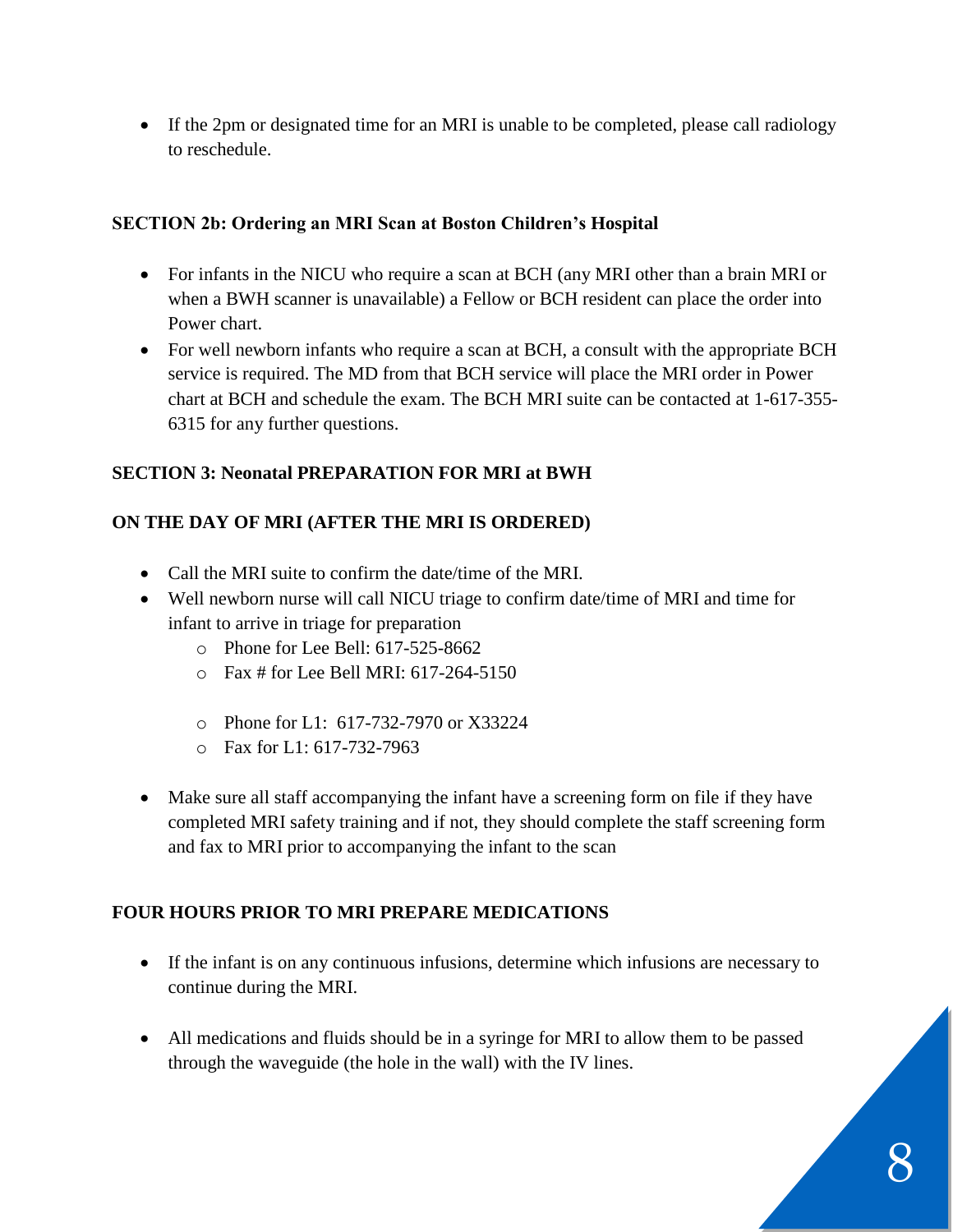- All continuous infusion medications (i.e. dopamine, epinephrine, morphine, etc.) are now normally prepared in a syringe. These orders do not need to be modified for MRI.
- Most large volume fluids are not prepared in syringes.
- These fluids should be ordered from the Neonatal Maintenance Fluid Builder with a volume of '50 mL' and a note to pharmacy stating 'Syringe for MRI':

|                               | Neonate Maintenance Fluid Builder<br>$\checkmark$ Accept<br>X Cancel                                                                                                                                                                                |
|-------------------------------|-----------------------------------------------------------------------------------------------------------------------------------------------------------------------------------------------------------------------------------------------------|
| Order Inst.:                  | To build a custom dextrose infusion, select desired dextrose %, then select sterile water as the QS<br>base. To use D5W, D10W, or D20W as the base, do no select dextrose; instead select D10W or D5W as<br>the OS base. Standard volume is 500 mL. |
| <b>O</b> Dose:                | ø<br>0<br>Ω<br>60 mL/kg/day<br>80 mL/kg/day<br>100 mL/kg/day                                                                                                                                                                                        |
| Volume:                       | 50<br>100 mL<br>250 mL<br>500 mL<br>mL                                                                                                                                                                                                              |
|                               | Is the RN allowed to titrate this medication with the following parameters listed below?                                                                                                                                                            |
|                               | <b>No</b><br>Yes:                                                                                                                                                                                                                                   |
| <b>A</b> Route:               | 8<br>-O<br>Intra-arterial<br>Intravenous                                                                                                                                                                                                            |
| Frequency:                    | ρ<br>Continuous<br>Continuous                                                                                                                                                                                                                       |
|                               | $\Box$<br>Days<br>For:<br><b>Hours</b>                                                                                                                                                                                                              |
|                               | Starting: 7/12/2019 <b>□</b><br>⊕<br>Today<br>Tomorrow<br>At: 1600<br>Show Additional Options $\mathcal$                                                                                                                                            |
|                               | Starting: Today 1600 Until Discontinued                                                                                                                                                                                                             |
|                               | Scheduled Times &                                                                                                                                                                                                                                   |
|                               | 07/12/19 1600                                                                                                                                                                                                                                       |
| Admin. Inst.:                 | + Add Administration Instructions                                                                                                                                                                                                                   |
| Prod. Admin. (none)<br>Inst.: |                                                                                                                                                                                                                                                     |
| Note to<br>Pharmacy:          | 同 ⇔ ⇒ ≼ 最<br>$\mathcal{D} +$<br>≫™षा<br>Insert SmartText<br>$\overline{13}$                                                                                                                                                                         |
|                               | <b>Syringe for MRI</b>                                                                                                                                                                                                                              |

- •
- Extra syringes of medications or fluids may be needed to prime the lines or upon return from MRI. Communicate these needs to the NICU pharmacist.
- Syringes for MRI should be ordered 4 hours prior to leaving for the MRI to ensure time for preparation and delivery of products as well as nursing preparation and priming of lines.
- If a fluid was changed to a syringe for MRI, nursing may prefer this to be changed back to a bag upon return from MRI. Anticipate these needs and enter orders in advance to ensure products available upon return.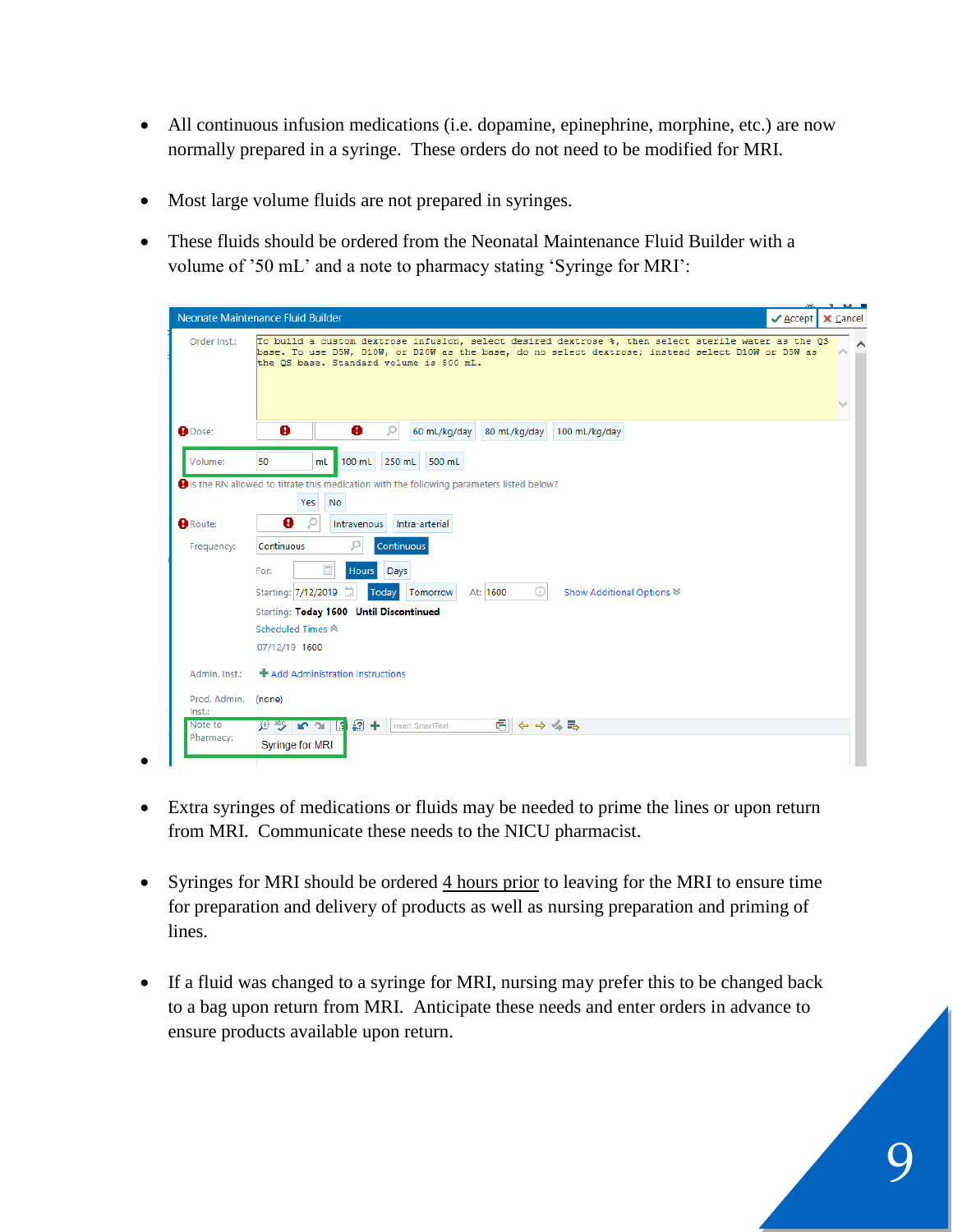• Once back from MRI, discontinue any orders entered specifically for MRI that are no longer necessary.

| <b>Drug</b>                 | <b>Current admixture</b>               | Order                                     |
|-----------------------------|----------------------------------------|-------------------------------------------|
|                             | 500 mcg / 50 mL                        | $500 \text{~mg}$ / $50 \text{~m}$ syringe |
|                             | 500 mcg / 100 mL                       | 250 mcg / 50 mL syringe                   |
| Alprostadil                 | 500 mcg / 250 mL                       | 100 mcg / 50 mL syringe                   |
| Arginine                    | 30,000 mg / 300 mL                     | $5,000$ mg / 50 mL syringe                |
|                             | 200 mcg / 50 mL                        | $200 \text{~mg}$ / 50 mL syringe          |
| Dexmedetomidine             | $100~\mathrm{mcg}$ / $100~\mathrm{mL}$ | 50 mcg / 50 mL syringe                    |
|                             | 1000 mg / 250 mL                       | 200 mg / 50 mL syringe                    |
|                             | 500 mg / 250 mL                        | $100$ mg $/$ 50 mL syringe $\,$           |
| Dobutamine (Dobutrex)       | 250 mg / 250 mL                        | $50$ mg $/ 50$ mL syringe                 |
|                             | 800 mg / 250 mL                        | $160$ mg $/50$ mL syringe                 |
|                             | $400$ mg $\!/$ 250 mL                  | $80 \text{ mg}$ / 50 mL syringe           |
| Dopamine (Intropin)         | 200 mg / 250 mL                        | 40 mg / 50 mL syringe                     |
|                             | 4 mg / 250 mL                          | $0.8$ mg $/50$ mL syringe                 |
| Epinephrine                 | 1 mg / 100 mL                          | $0.5$ mg $/50$ mL syringe                 |
|                             | 1000 mcg / 100 mL                      | 500 mcg / 50 mL syringe                   |
|                             | 500 mcg / 100 mL                       | 250 mcg / 50 mL syringe                   |
| Fentanyl citrate            | 250 mcg / 100 mL                       | 125 mcg / 50 mL syringe                   |
| Heparin                     | 3000 units / 30 mL                     | 3000 units / 30 mL syringe                |
| Lidocaine                   | 2000 mg / 250 mL                       | 400 mg / 50 mL syringe                    |
|                             | 50 mg / 100 mL                         | $25 \text{ mg} / 50 \text{ mL}$ syringe   |
| Midazolam (Versed)          | 10 mg / 100 mL                         | 5 mg / 50 mL syringe                      |
|                             | 20 mg / 100 mL                         | $10$ mg $/50$ mL syringe                  |
| Milrinone (Primacor)        | 5 mg / 50 mL                           | 5 mg / 50 mL syringe                      |
|                             | 100 mg / 100 mL                        | $50$ mg $/ 50$ mL syringe                 |
|                             | 50 mg / 100 mL                         | 25 mg / 50 mL syringe                     |
|                             | 10 mg / 100 mL                         | 5 mg / 50 mL syringe                      |
| Morphine                    | $2$ mg $/ 100$ mL                      | 1 mg / 50 mL syringe                      |
|                             | 8 mg / 250 mL                          | $1.6$ mg $/50$ mL syringe                 |
| Norepinephrine              | 8 mg / 500 mL                          | $0.8$ mg $/50$ mL syringe                 |
| Sildenafil                  | 10 mg / 12.5 mL                        | $20$ mg $/25$ mL syringe                  |
| Sodium phenylacetate/sodium |                                        |                                           |
| benzoate (Ammonul)          | 4500 mg / 500 mL                       | $450 \text{ mg}$ / 50 mL syringe          |
| Vecuronium                  | $10$ mg $/ 10$ mL                      | 20 mg / 20 mL syringe                     |

#### **MRI Conversion Table**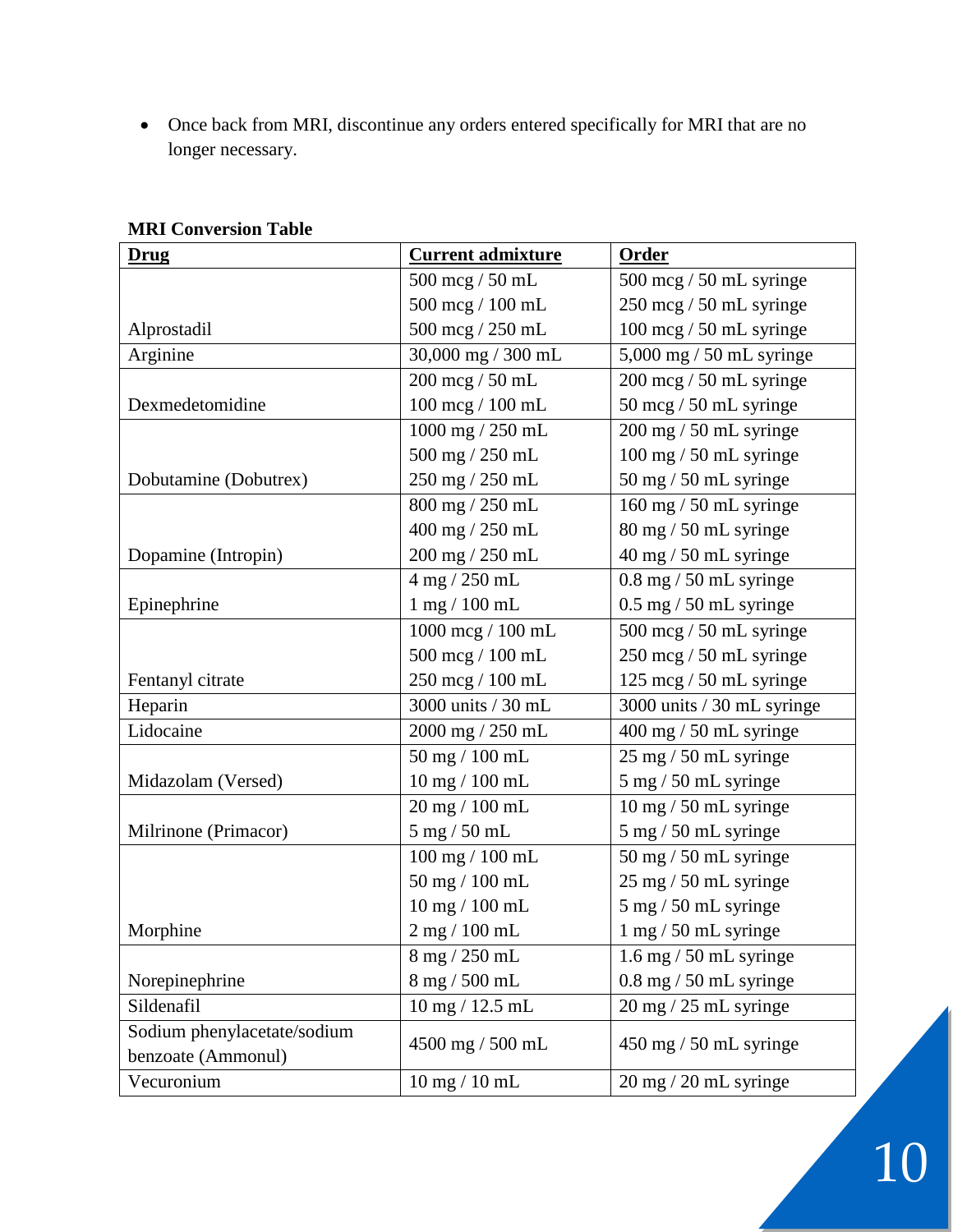#### **TWO HOURS PRIOR TO MRI**

- If your patient is on feeds, try to time the feeding to complete 30-45 minutes prior to leaving the NICU for MRI.
- Infants in well newborn, should arrive to NICU triage approximately one hour prior to the scheduled scan.
- Please attempt to coordinate feeds as close to the transfer to the NICU as possible to facilitate a satiated baby to maximize scan quality. (A parent may accompany the baby to the MRI suite but is unable to physically enter the MRI Scanning room.)

Infants will need the Hugs Tag placed in transport mode prior to leaving for NICU, discharged and removed prior to leaving for their BWH MRI and reapplied upon return to the well newborn floor.

• The MRI assessment form should be obtained from the MRI reference binder found in the MRI preparation cart as well as within the well newborn procedural areas.

The nurse caring for the infant (NICU or Well Newborn) should complete the top section of the form (specifically demographic info, history, medications) prior to starting preparation of the infant. Stop at the Two Person check section. This will be completed later

# **ONE HOUR PRIOR TO MRI:**

# **Equipment**

- Gather all necessary equipment for MRI from the MRI cart and have available prior to preparation of the infant.
- The MRI monitor with wireless modules (for ECG and pulse ox) is found in the MRI cart. Extra batteries are found charging on top of the cart. Please note that there is a specific designated sat probe small monitor that is labeled specifically for L 1. This monitor is set for the appropriate wave form needed for the device to work in that MRI suite.
- An MRI compatible ventilator is stored in the Lee Bell Center. If your patient is ventilated, let RT know that you will be doing an MRI. The RT will go to Lee Bell and have the ventilator placed in the MRI prep area and set to the infant's ventilator settings.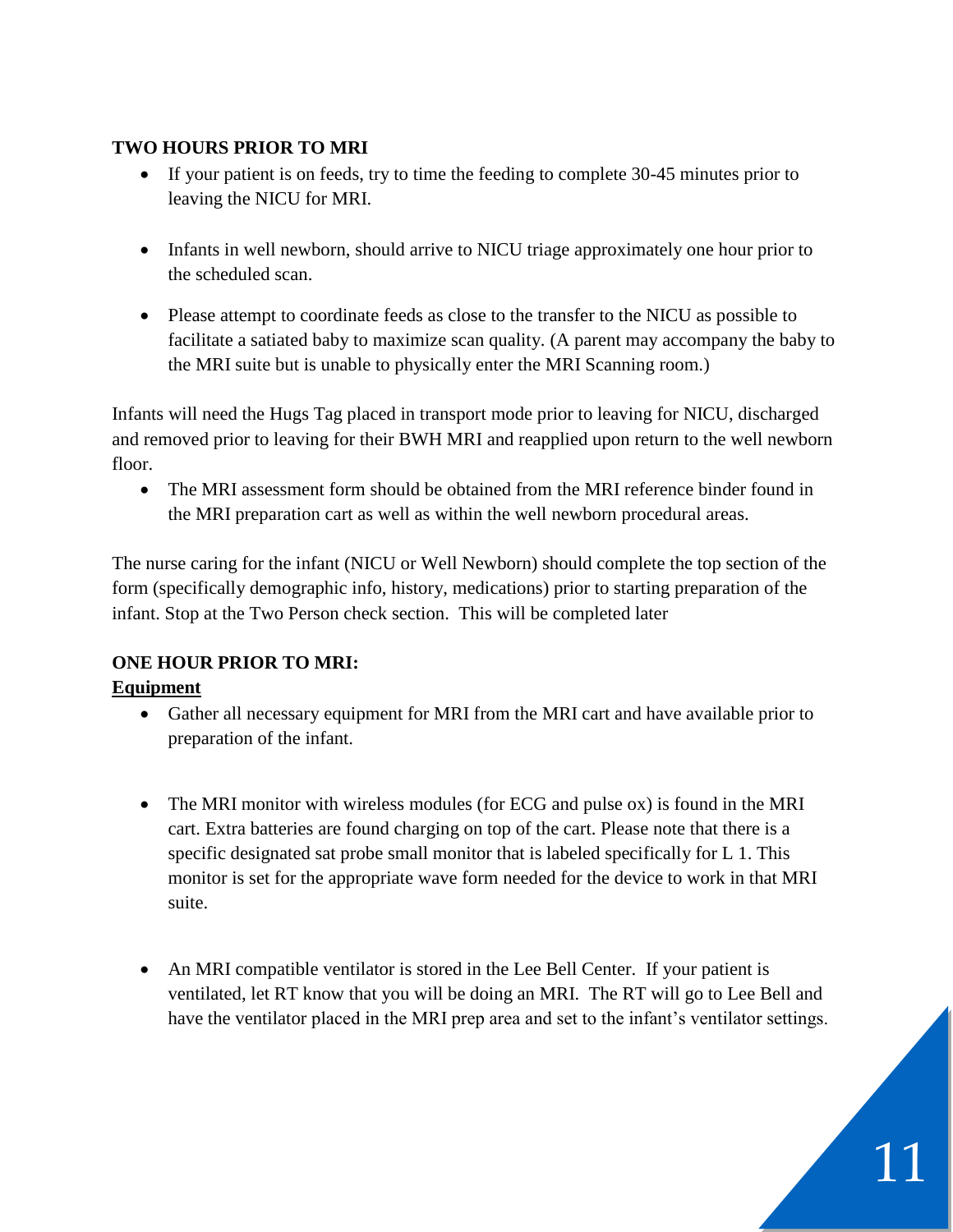- The MRI cart is located in the alcove next to the conference room without windows and contains all other equipment that you will need. It is yellow and is labeled with a sign that says, "MRI Cart." The cart contains the following:
	- o Top of cart: Orange respiratory box, binder with policy/CPG, battery chargers
	- o Drawer 1: Cardiac monitor, EKG cable, extra battery packs for portable monitor
	- o Drawer 2: Ear protection (mini muffs, ear plugs, hats), neonatal quatrodes for EKG
	- o Drawer 3: BP cuffs, IV tubing, MRI safe oxygen probes, self-inflating ambu bag
	- o Drawer 4: MRI containment nest options-blue and white.

#### **SECTION 3b: Neonatal PREPARATION FOR MRI at Boston Children's Hospital (BCH)**

- Preparation of the infant including MRI compatible monitoring (Well newborn or NICU) patient) is completed at Children's Hospital Boston by the radiology staff.
- Once order is placed, infant's nurse will contact BCH radiology at: 1-617-355-6300, for scan time.
- A green billing sheet, found at the Unit Coordinator's Desk in the NICU, must be filled out by covering physician and will accompany the baby to the scan.

#### **Preparation for Transport to BCH:**

- One hour prior to scan time, please try to coordinate a feeding to ensure the infant is satiated and calm for the scan.
- To minimize wait time at BCH, the infant's nurse should contact the radiology department thirty minutes prior to scan to confirm scheduled appointment.
- Infant will need the Hugs Tag discharged and removed prior to leaving BWH and reapplied upon return.
- Infant's nurse will prepare for transport to BCH according to infant transport policy specific to the infant's disposition at BWH (well newborn vs NICU) and acquire the appropriate safety equipment. Infant to be transported in crib/isolette/stroller to BCH via the connector bridge between BCH and BWH. Once over the bridge and at BCH, follow the yellow signs for "Farley/Pavilion" and then Radiology and MRI.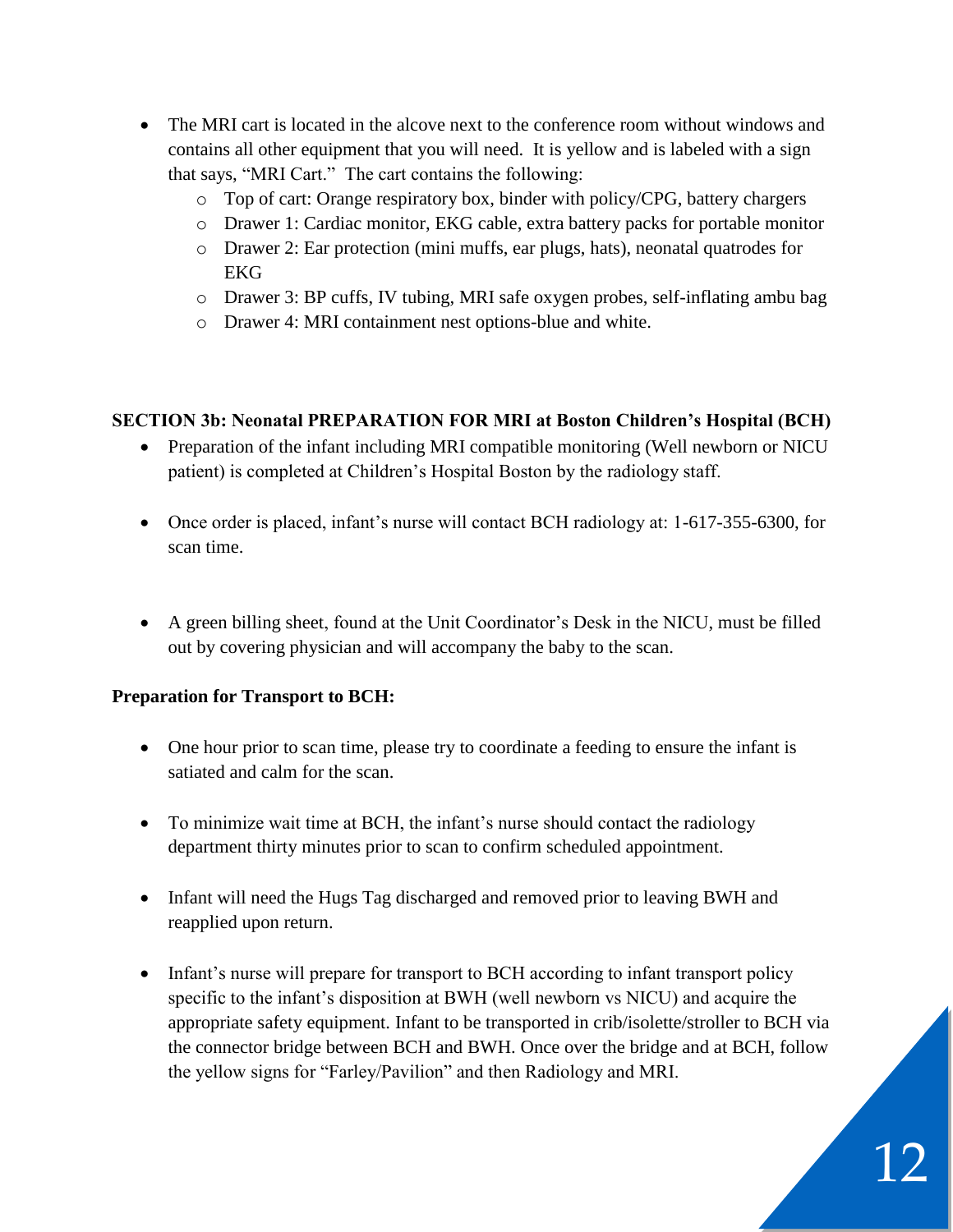- Allow for a minimum of 15 minutes travel time from CWN to BCH radiology.
- Please remember to bring the green billing sheet upon transport and give this to the reception desk upon checking the infant into radiology.
- Parents may accompany the infant for transfer to BCH but will be asked to wait in the waiting area of the radiology department for the scan.
- The BWH nurse caring for the infant undergoing a scan at BCH must stay with the infant for the entirety of the scan. While at BCH, the infant is cared for by the Children's staff. They will direct the BWH nurse as to the appropriate place to wait and for procedures regarding MRI safety protocols for their institution.
- BCH staff will prepare the infant for the MRI and will ask the BWH RN to fill out a safety questionnaire for the infant as well as themselves.
- The goal is to do all MRI scans with no sedation. Occasionally, a scan might need to be rescheduled to a different day when excessive movements are interfering with reliable scans. In the rare occasions when an infant requires sedation to complete a scan at BCH, the BWH RN will contact the covering LIP at BWH to inform them of the situation. If an infant requires sedation, a LIP is required to write an order, bring the appropriate Drug Administration Guideline for the medication as well as the medication itself. The LIP is then required to be present for the medication administration and remainder of the scan for their BWH patient. The BWH RN will then document the medication in EPIC along with a procedural note upon return to BWH.
- Once the scan is complete, infant is transported back to the unit, and the hugs tag is reapplied.
- Parents can anticipate the MRI scan should take approximately one hour to complete and final results should be relayed by the ordering physician's team within 24 hours

# **SECTION 4: PREPARATION OF THE HIGHER ACUITY INFANT**

*Please note that preparation for MRI should begin at least 60 minutes prior to the infant's MRI time. Longer time may be needed depending on each infant's clinical status.*

#### **I. Transition all equipment:**

• Obtain a set of vital signs in EPIC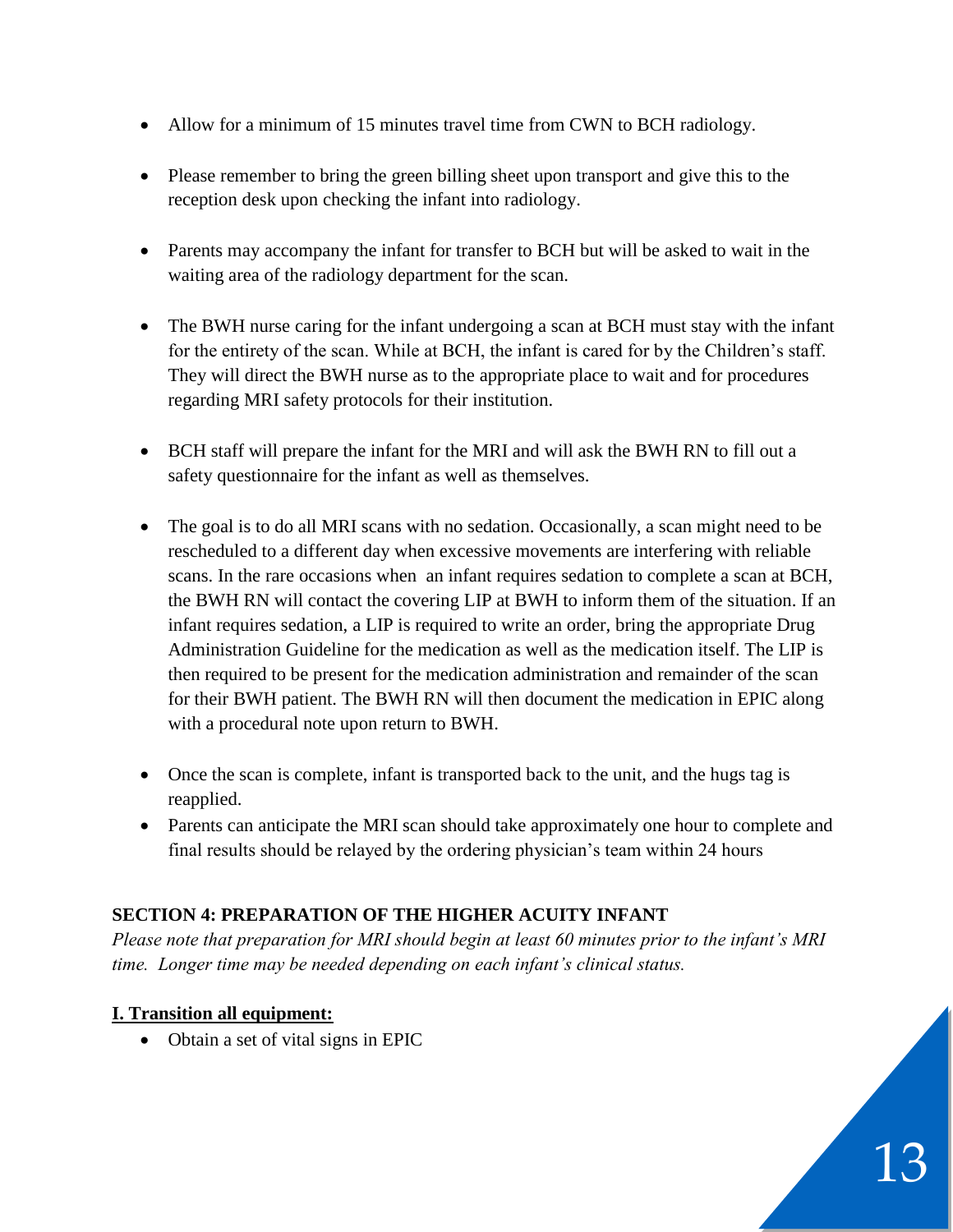- If the infant has a PIV but does not need any continuous infusion through this line, saline lock the PIV. If you will be infusing fluids or medications, assess your PIV or line closely to make sure it is patent and has no s/s of swelling, redness, and is taped securely prior to transporting the infant to MRI.
- Tubing change is required for all IV lines that will be used during the transport and MRI. This is necessary because the IV pump cannot go in the MRI room so additional longer tubing will be needed to extend out of the room.
	- o Coil tubing should be used for MRI (limits the amount of tubing that gets tangled during transport)
	- o 30 ft of tubing will be needed
	- o The standard tubing in the cart needs to be flushed with 10 mL
	- o The tubing should be connected to the medication syringe you acquired from pharmacy
- If the infant has a UAC, continuous infusion of fluids will be maintained, but the **UAC will not be transduced as the transducer is not MRI compatible**. Remove the transducer of your arterial line set up and simply run your fluid to keep the line open. While in MRI you can utilize the MRI compatible BP cuff which can be cycled during the scan for monitoring purposes.
- If the infant has NIRS, aEEG leads, or non-compatible cEEG leads they will need to be removed. The green sponge (part of the cEEG set up) for MRI Compatible leads needs to accompany infant to MRI.
- Confirm workflow process with your Respiratory Therapist if your infant is on any respiratory support. Evaluate whether your ETT needs retaping prior to transporting your infant.
- Place two blankets under the infant. One blanket should be folded as a standard swaddle and is placed on the bed first. This blanket will be for wrapping the infant's body. The second blanket should be folded in half and placed above the first blanket but overlapping slightly. This blanket is for wrapping the head.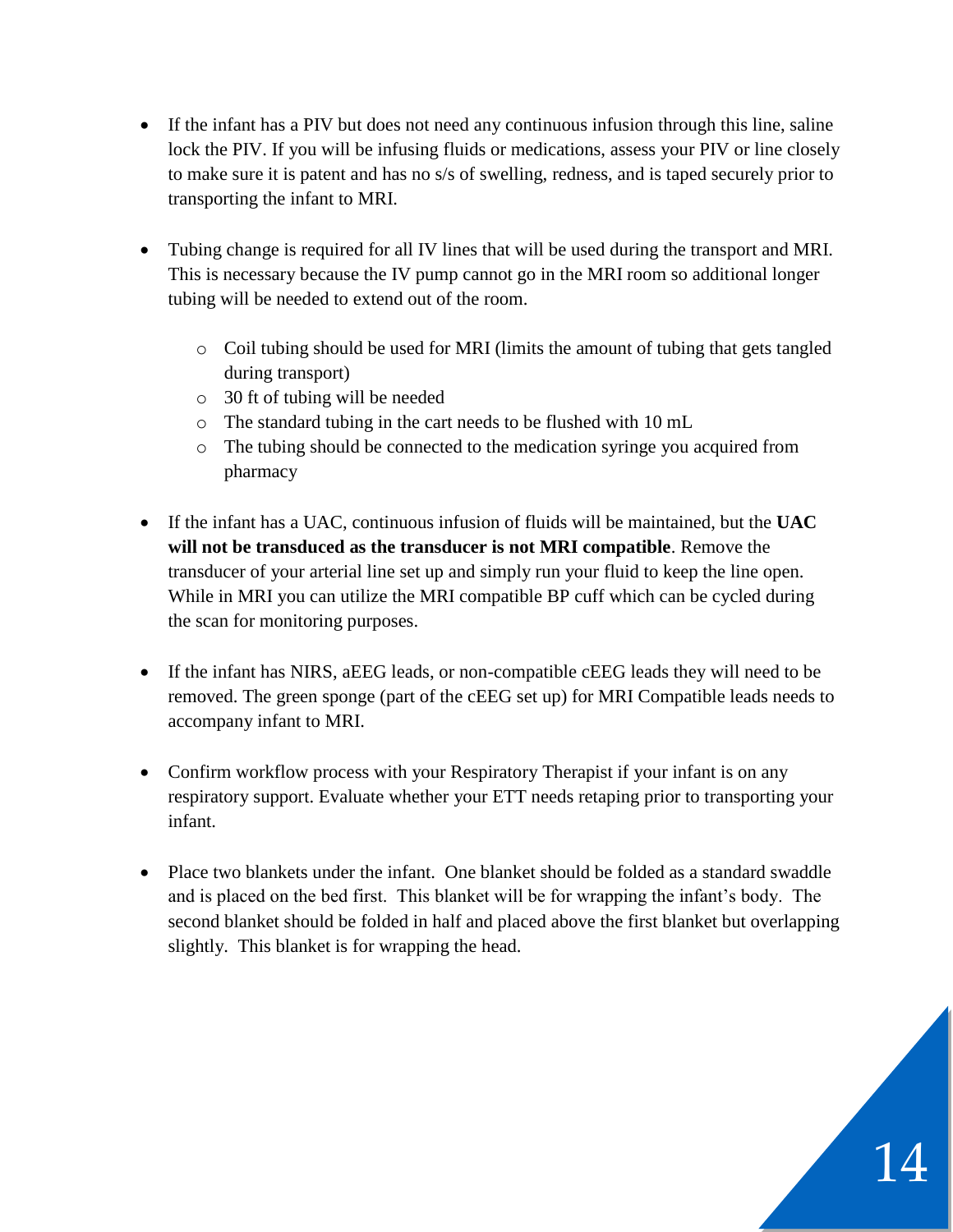

- Place the infant on the blankets with approximately 6 inches of the blanket visible above the head.
- Keep the NICU pulse ox probe on the infant while connecting to the MRI pulse ox probe and ECG leads. This allows you to have accurate saturation and heart rate monitoring while transitioning equipment.
- Place the MRI pulse ox probe on one foot. Wrap the probe with pulse ox wrap to maintain good placement.
- Connect the MRI compatible quatrode chest lead to the transport monitor white cables (4) prior to adhering the lead to the infant. Adhere the quatrode lead onto the infant's chest.

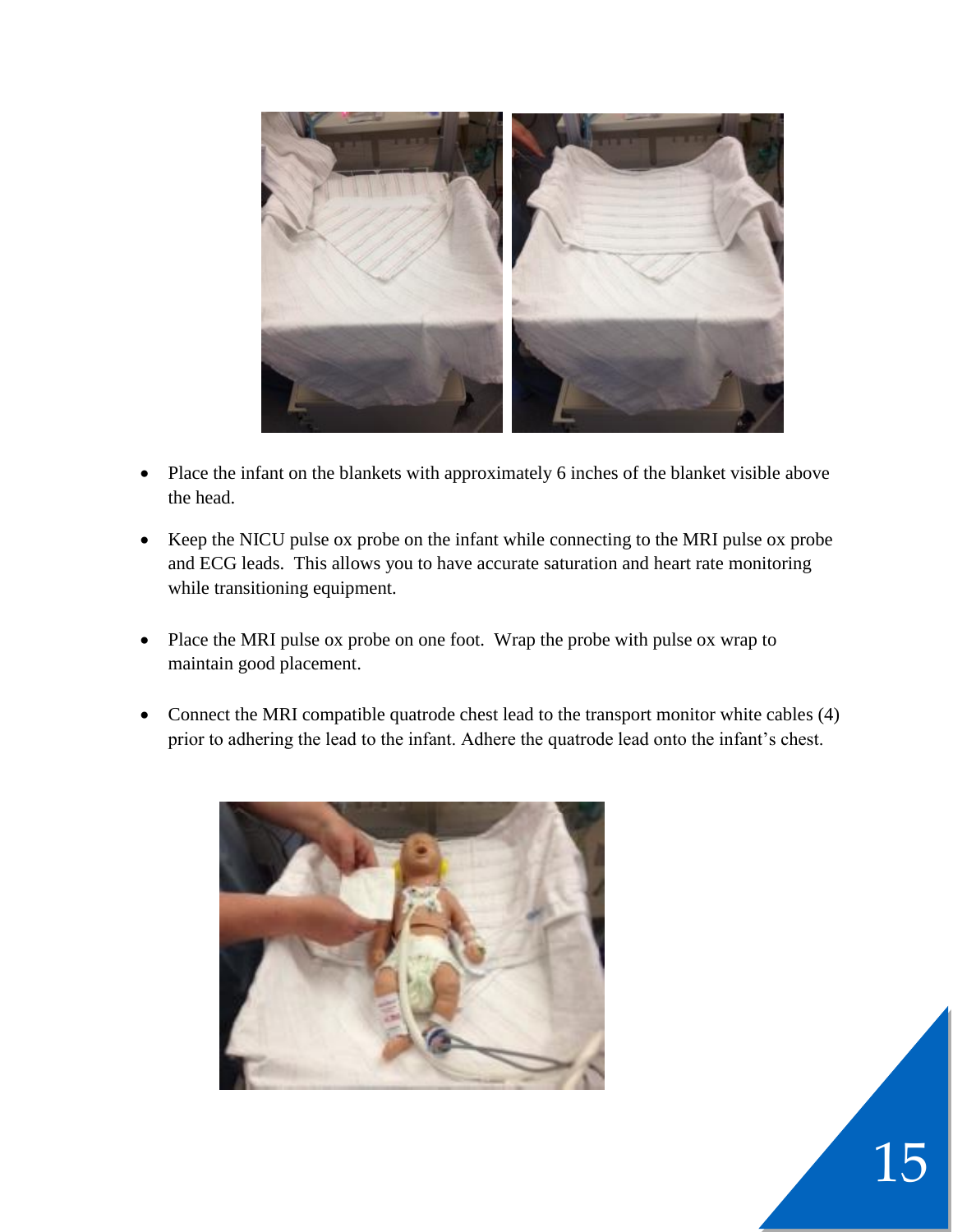- Verify that the MRI monitor has a good waveform and appropriate heart rate and oxygen saturation. Also check that the MRI monitor readings are similar to the NICU pulse ox. If the infant is stable and the monitor has a good waveform with adequate readings, remove the NICU pulse ox probe.
- Fold a 4x4 in thirds and place under the top wires of the quatrode to prevent any skin irritation or burns. Repeat for the bottom wires. No wires should be in direct contact w/ the infants' skin during the MRI.



- If blood pressure monitoring is needed, connect the BP hose to the Invivo monitor if it is not already connected. There are two screws located on the bottom of the monitor that the hose connects to.
- Place the appropriate blood pressure cuff on the infant. The arm is the preferred location, but the leg without the pulse ox probe can also be used.
- If end tidal CO2 monitoring is needed, connect this to the ventilator and to the Invivo monitor.
- Place the earplugs over the ear canal but not in it. You may place the earplugs in the minimuffs and then place the minimuffs over the ears as shown below.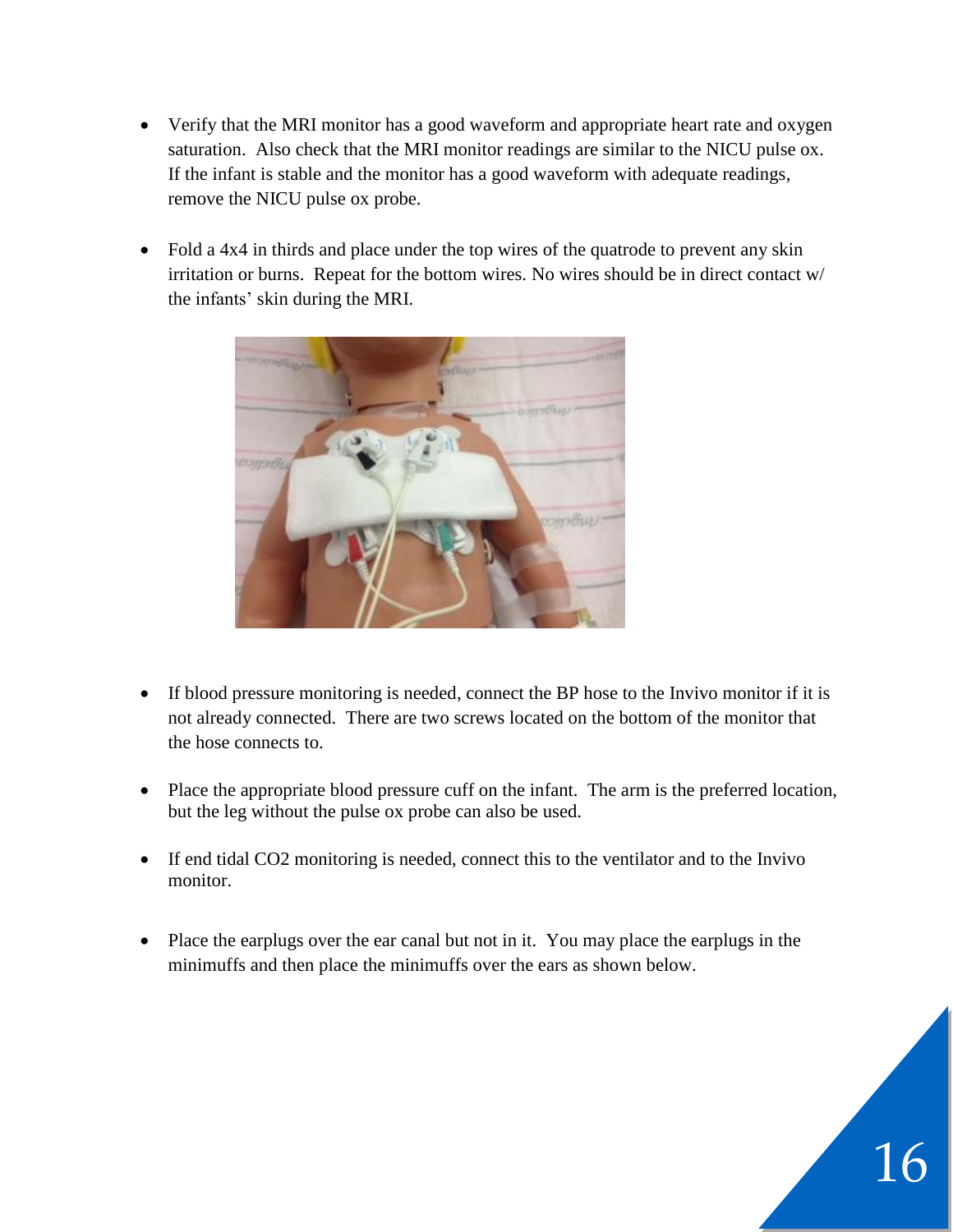

# *Complete a two person check for the following:*

- o All metal is removed from the infant. This includes clothing with metal buttons and temperature probe hearts.
- o No wires are looped, crossed, or touching the infant.
- o Ear protection is placed.
- o The infant should only have a diaper and MRI approved vital sign devices in contact w/ their skin.

Check these off on the tracking form with second person check initials and document within EPIC under your procedure note for the MRI procedure that a two-person safety check was performed prior to the initiation of the scan.

# **II. Wrapping the infant**

• Wrap the top blanket around the infant's head, over the shoulders and tuck under the arms. Leave all wires outside of the wrap.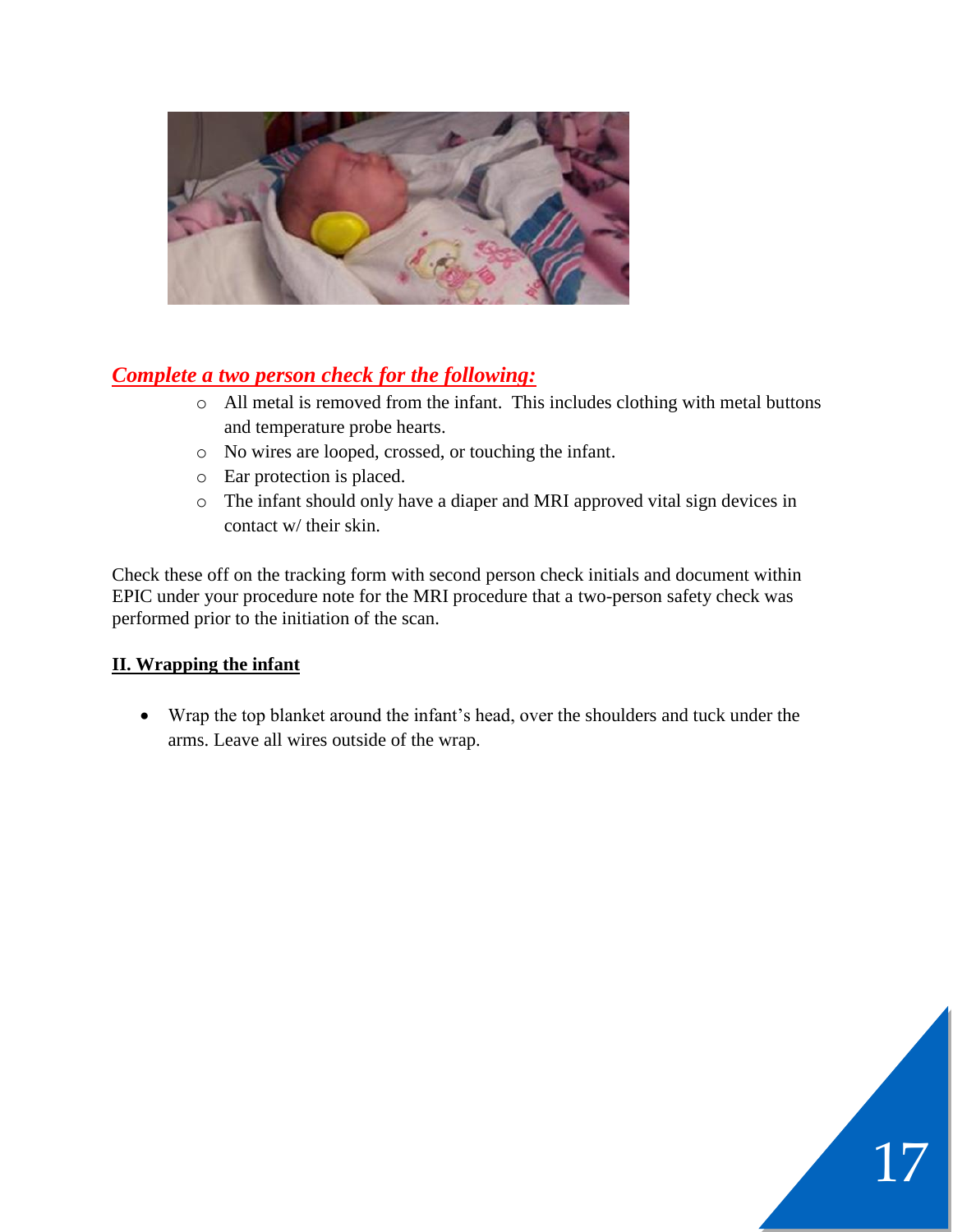

• Wrap the second blanket around the body like a standard swaddle, but leave the chest leads and wires out of the wrap and visible. Also keep the leg with the pulse ox probe out of the swaddle for easy access and visualization.



• Place the papoose on the transport bed that will be used (radiant warmer, isolette, crib, or stroller). The bed to be used should be catered to each patient.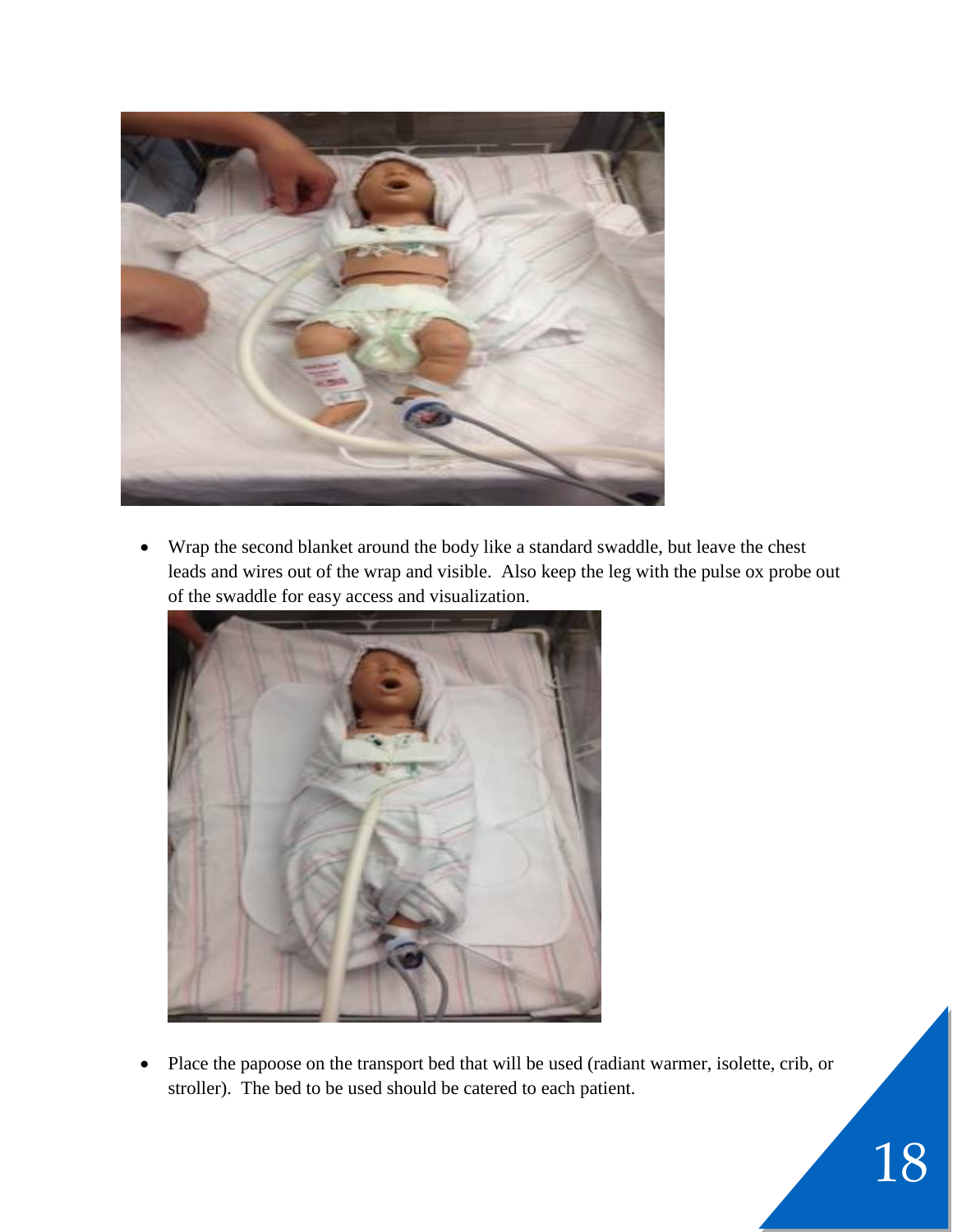• If the papoose is placed on the transport bed, place the infant on the papoose so that approximately 6 inches of the papoose is visible above the head. Place a 4x4 or face cloth over the leads. Do not wrap the papoose – this will be completed in the MRI suite.



- Once the infant is fully prepped and wrapped, transition to the transport isolette and the neopuff if the baby is on a ventilator. This should be done by a Respiratory Therapist.
- Connect the IV pumps to an IV pole. For ease of transition of fluids advanced into the MRI, it is best to bring a separate IV pole and not use the one attached to the isolette**.**

#### **SECTION 5: TRANSPORT AND MRI PROCEDURES**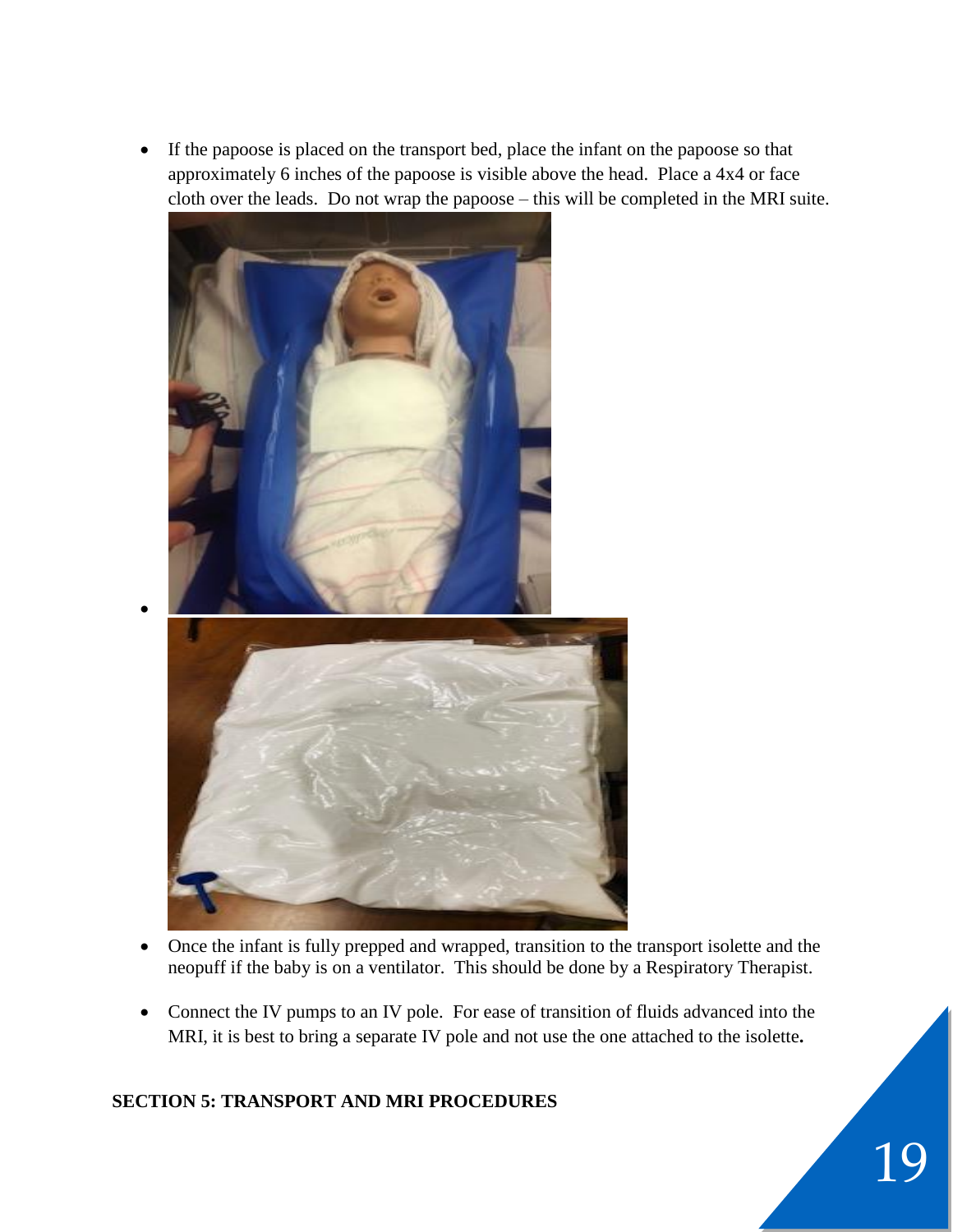# **I. Prior to Transport**

- Call the MRI suite just prior to departure from NICU to alert the MRI staff that the infant is en route.
	- o Phone for Lee Bell: ext: 58662
	- o Phone for L1: ext: 27970

Note:

- Any member of the medical team who accompanies neonates to MRI need to undergo MRI safety training.
- If you have completed MRI safety training, your screening form should be on file in the MRI system. This is relevant for BWH scans only. For infants scanned at BCH, the BWH RN does not have to be MRI safety certified as the infant's care is resumed by the BCH staff while at BCH.

# **II. Transport of the Infant**

- Equipment to Bring
	- o Airway box and the patient's own bag and mask or self- inflating mask for transport.
	- o Any additional equipment/supplies tailored for each patient
		- i.e.: extra endotracheal tubes, ng/og tubes, milk/formula if able to PO, sweet ease, pacifier, etc
		- MRI Assessment Form
		- Patient's bedside chart can be brought if it contains pertinent information. The RN can also print out the latest attending summary for complete history for transport and for any questions the scanning team may need regarding the patient's course.
- Personnel for Transport
	- o For the stable, nonventilated infant
		- 1 nurse can transport the infant
	- o For the ventilated/higher acuity infant
		- $\blacksquare$  1-2 nurses
		- RT if the patient is on respiratory support.
		- Physician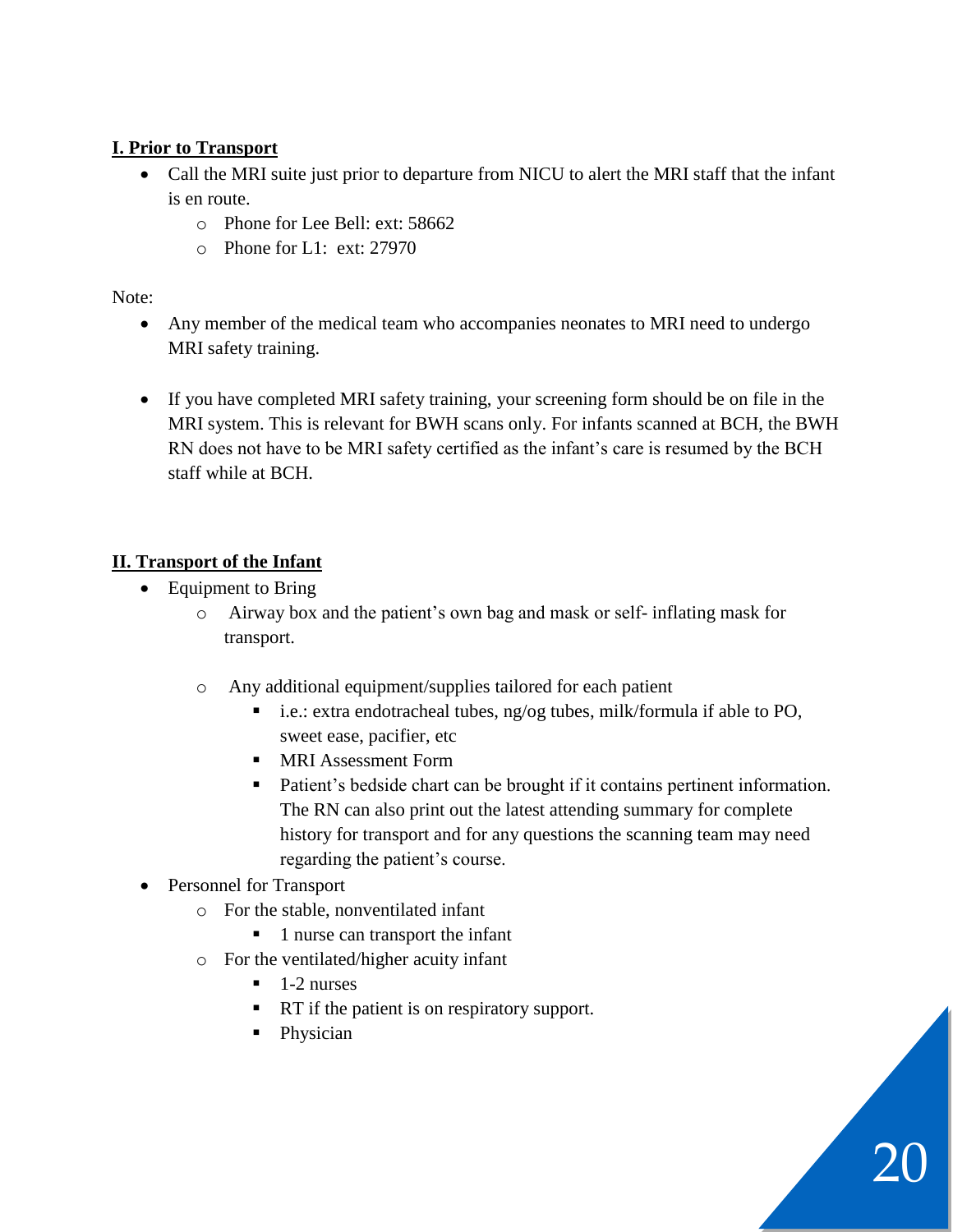• Prior to departure from the NICU, notify unit coordinators that you are going to MRI- the LOA (leave of absence) process is not required for a scan being performed within BWH, only when the infant is leaving BWH to go to BCH.

# **III. Arrival to MRI**

- On arrival to MRI, stop in the area labeled "MRI Prep Area"
- Provide introductions and define roles for the MRI process and in the event of an emergency.
- In an emergency:

#### **CALL 26555 and ask for a Code Blue Newborn**

- The MRI tech will be responsible for stopping the scan and calling for help.
- The nurse will be responsible for removing the baby from the MRI to the resuscitation area outside of the magnet.
- All staff must remove any items not safe for MRI (metal, pager, stethoscope, etc.). After removing all items, you must be cleared by the MRI tech before proceeding to preparing the infant for entering the MRI scanner.
- After all staff are cleared, proceed with preparing the infant.
- **Monitor:** The MRI tech will ensure that the monitor in the MRI area is turned on and is set on the same channel as the infant's monito, with the infants' vital signs prominently displayed.
- **Suction:** Check that the suction is set at 80-100
- **IV tubing:** The nurse will run the length of the IV tubing and make sure there are no knots and the tubing is not tangled.
- **Ventilator:** If the infant is ventilated, the RT will set up the vent while the nurse is handling the tubing. The vent should be positioned on the right side of the MRI and connected to the wall – oxygen and air sources. Check that the appropriate length of ventilator tubing is connected. The tubing should easily reach the MRI table and be able to extend outside the door of the MRI. Set the ventilator to the infant's settings if not already done.
- The MRI tech will facilitate the movement of infant into the MRI suite with the NICU team.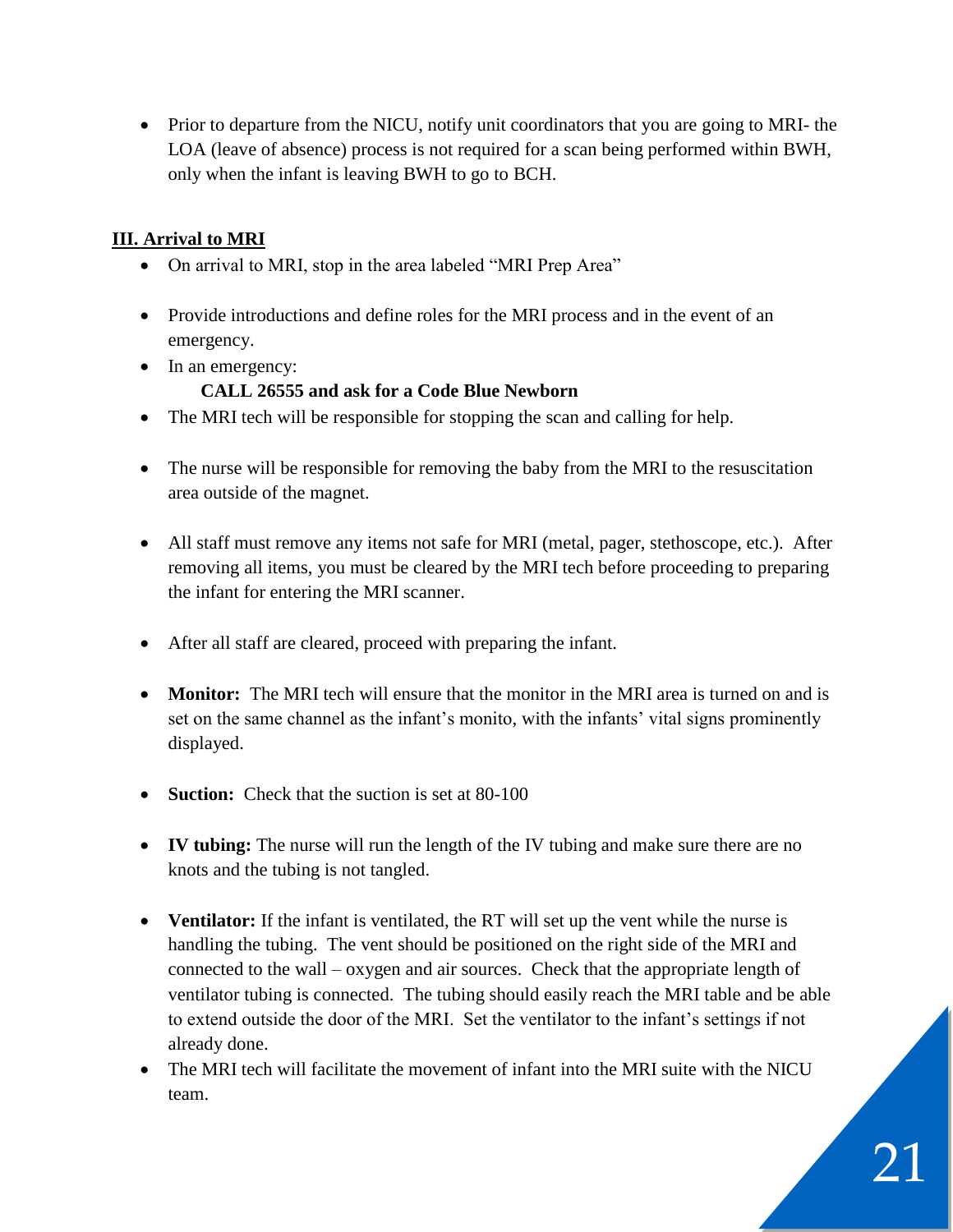• Once the infant is cleared of the safety check, he/she can be wrapped in the papoose.



- **If the infant is ventilated**, the RT will bring the ventilator tubing outside of the MRI room and connect the infant to the ventilator.
- **If the infant is on infusions**, the nurse will remove the medication syringes from the pump. Bring the syringes in the MRI room and feed them through the waveguide (the hole in the wall for IV lines). They will come through the wall so that they are going from inside the MRI room to outside the MRI room. Reconnect them to the pump. The pumps can be maintained on the IV pole.
- After the infant has been cleared by the tech, wrapped in the papoose, is connected to the ventilator (if needed), and the IV lines have all been threaded through the waveguide (if needed) then the infant can be wheeled into the MRI room.
- Move the infant to the MRI table.
- Remove all air from the papoose to prevent the infant from moving his/her head and body during the MRI.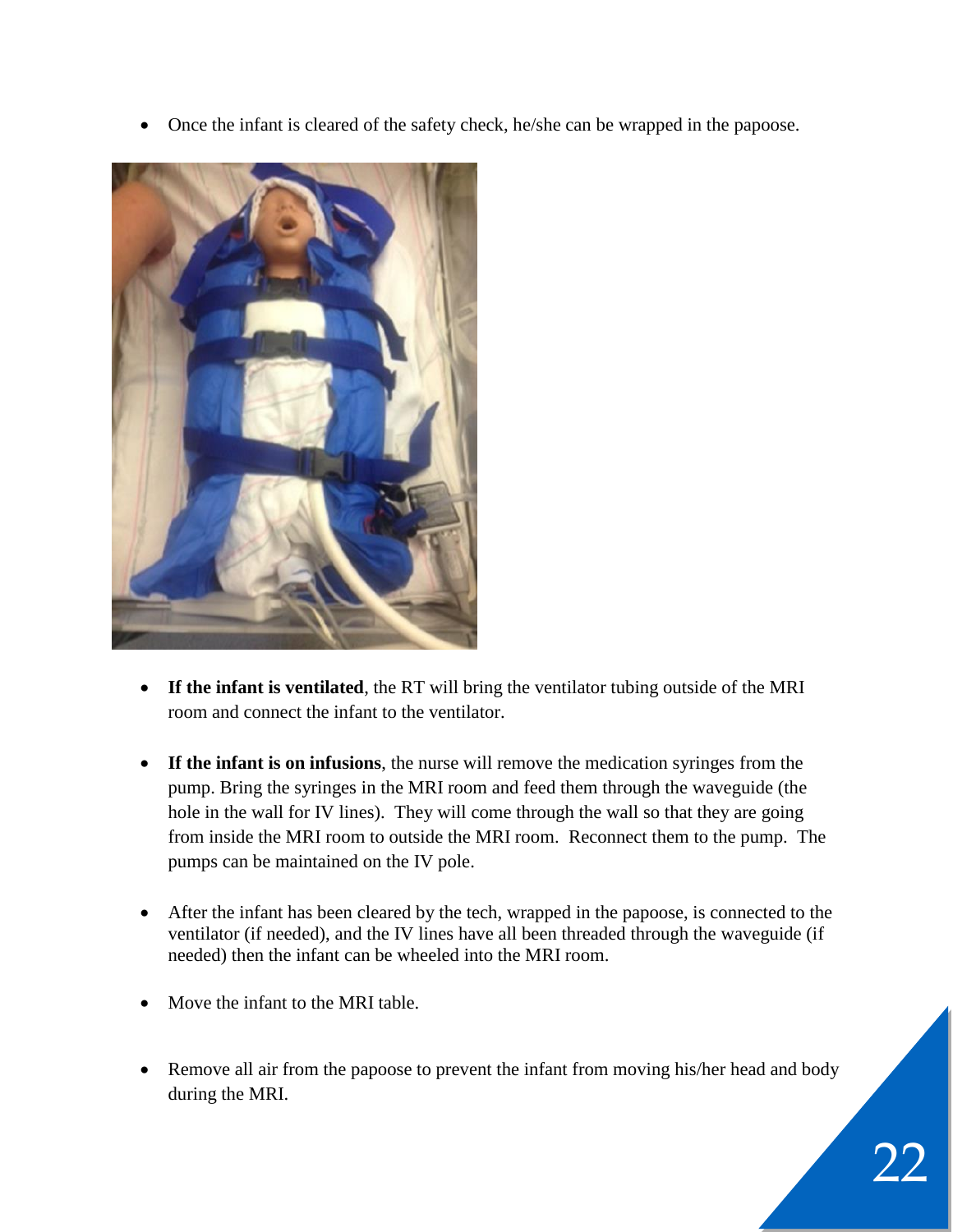• At the bottom of the papoose is the suction valve. Be sure that this is tightened (turn to right).



- o Form the papoose around the infant's head and connect the wall suction to the suction valve.
- o The papoose will form around the infant's head and body and maintain its shape. If it does not maintain shape, check again that the suction valve is tightened.
- o Additional blankets, towels, etc. can be used around the infant's head to ensure there is no movement of the head.
- Place the infant on the table so that the head is in the middle of the coil. If necessary, place foam or towels under the infants' head to make sure the head is in the middle of the coil. Have the MRI tech check placement of the infant and assist with appropriate adjustments.
- If necessary, consider adding a blanket under the infant for stability and to ensure the infant is laying flat.
- Place an MRI strap over the infant.
- The infant is now ready for the MRI scan to begin.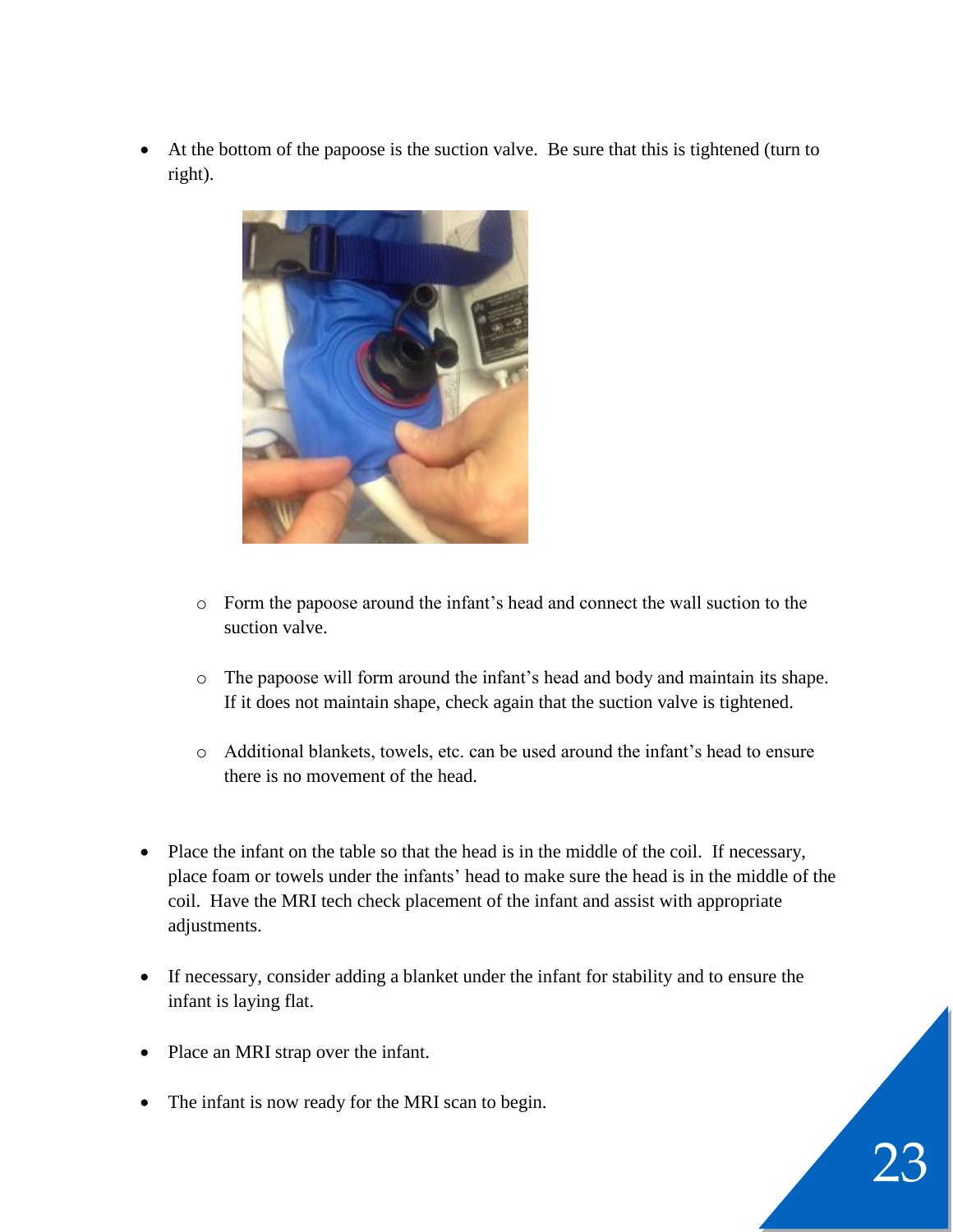# **IV. During the MRI**

- Record vital signs every 10 minutes via electronic health record.
	- o Heart rate and saturations are standard
	- o Depending on infant stability, may also record blood pressure, respiratory rate, and end tidal CO2

#### **V. Return to the NICU or well newborn nursery**

- After the MRI scan is complete, the infant will be transitioned from the table back to the transport bed and equipment in a similar way as the transition to the MRI bed.
- Check that you have all NICU supplies prior to leaving the MRI suite (airway box, medications, etc)
- Well newborns will be returned to the mother on CWN 9 or 10 and have a HUGs tag reapplied.
- Upon arrival to the NICU transition the infant back to all NICU equipment.
- Notify the UC that you have returned and complete the LOA algorithm if your scan was at BCH.

# **SECTION 6: RADIOLOGY PREPARATION FOR INFANTS**

# **FOR NEONATAL EMERGENCIES, CALL 26555 and ask for a CODE BLUE NEWBORN**

# **I. Screening, Scheduling, and Coordination**

- Verify the date/time of the MRI with the NICU for all newborn scans as the NICU will be preparing the well newborns from well newborn for their scans as well.
	- o NICU Main Desk: 732-5420
	- o Ask to speak with patient's nurse.
	- o Confirm date/time with patient's nurse. Get contact information for the nurse accompanying the baby in case tech has additional questions are concerns.
- The NICU will be calling just prior to transport of the infant. If the NICU has not called, contact the bedside nurse to ensure that patient will be prepped in time for scheduled slot. Ideally contact nurse directly with contact information he/she has given you. If not available, contact the NICU (732-5420) and ask to speak with the nurse.
- Order form, MRI screening form, operative notes (if any), consent, and staff screening forms received at Lee Bell and reviewed by technologist.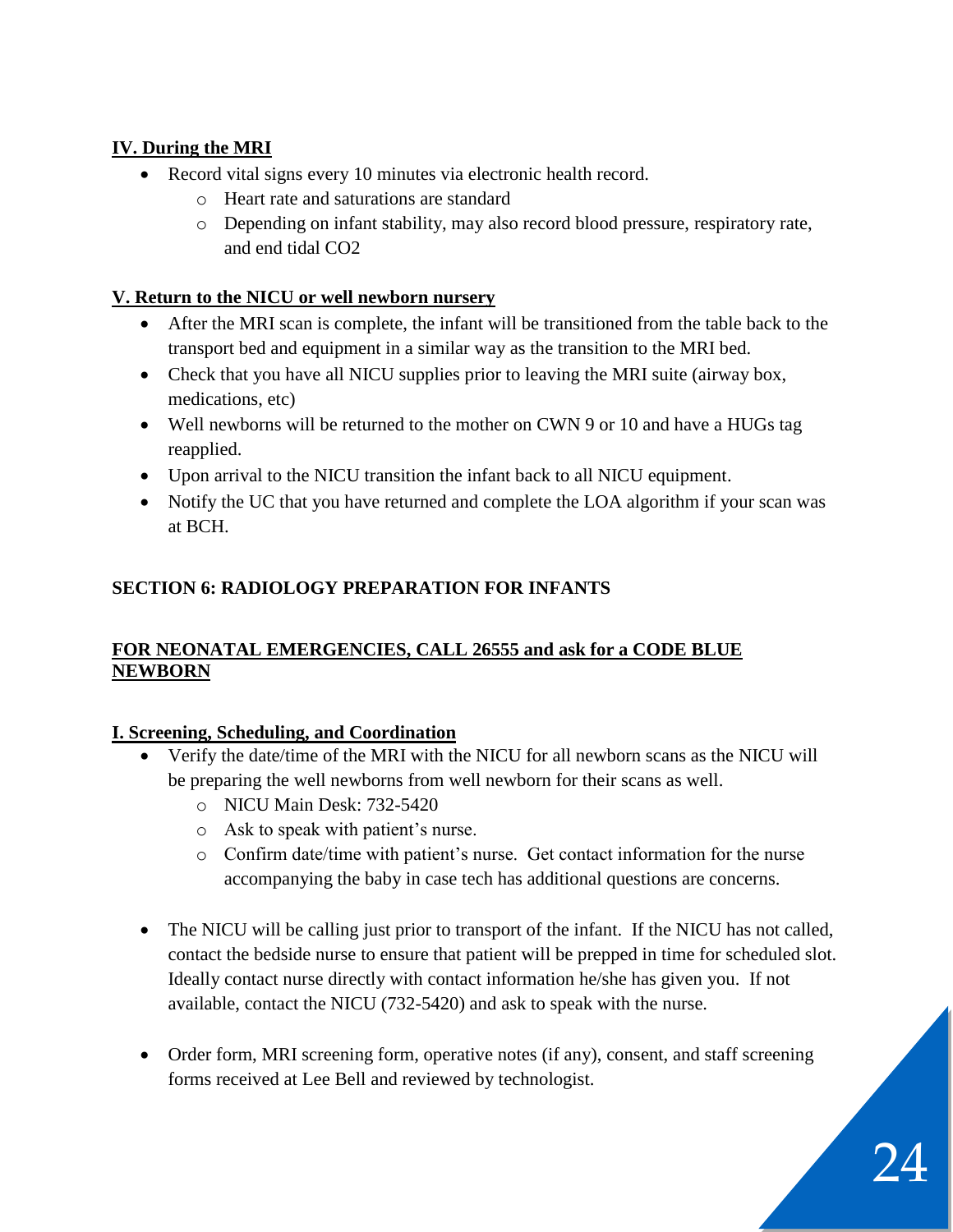- Check that MR safety screening forms for non-MR safety trained staff (master list onsite) raise no MR safety concerns.
- Patient verified as safe to scan
	- o All patient related information has been reviewed
	- o Patient is cleared for MR (no implanted devices).
	- o Patient has been visually screened by MR technologists (this occurs after patient arrives)
		- All visible leads confirmed MR safe
		- Nurse confirms no metal on patient in areas not visible by technologist and that two-person check has been completed.
	- o Ferrous metal screening wand detects no metal (also occurs after patient arrives)

#### **II. Scanner Preparation**

- Check that the neonatal code cart is in place just outside the door to the MRI in Lee Bell and NICU equipment tackle box in place on top of the code cart.
- Scan room space cleared and MRI safe stretcher for patient prep/transfer is in the holding area.
- All MRI staff is aware of time NICU patient will arrive.
- Oxygen and air are transitioned to neonatal regulators
- Appropriate coil based on head size (isolette or 12 channel head coil)
- Review the protocol for appropriateness (discussed with neuroradiology fellow/staff as needed)
- Folder containing prescribed sequence located
- Equipment/materials to prepare:
	- o 1 blanket and 1 sheet to line brain coil as needed.
	- o 1 pillow to keep EKG/BP leads horizontal with table for better signal strength
	- o Positioning sponges
	- o One table strap for baby
	- o warm blankets
- MRI monitor turned on and set to the neonatal setting.
- For Lee Bell MRI: Channel B
- For L1 MRI: Channel C

# **III. After Patient Arrival**

- All NICU personnel present confirmed MR safety trained
	- o Nurses have current monitor training
	- o Resp Therapists have current Ventilator safety training
	- o All NICU personnel have current MR safety approval